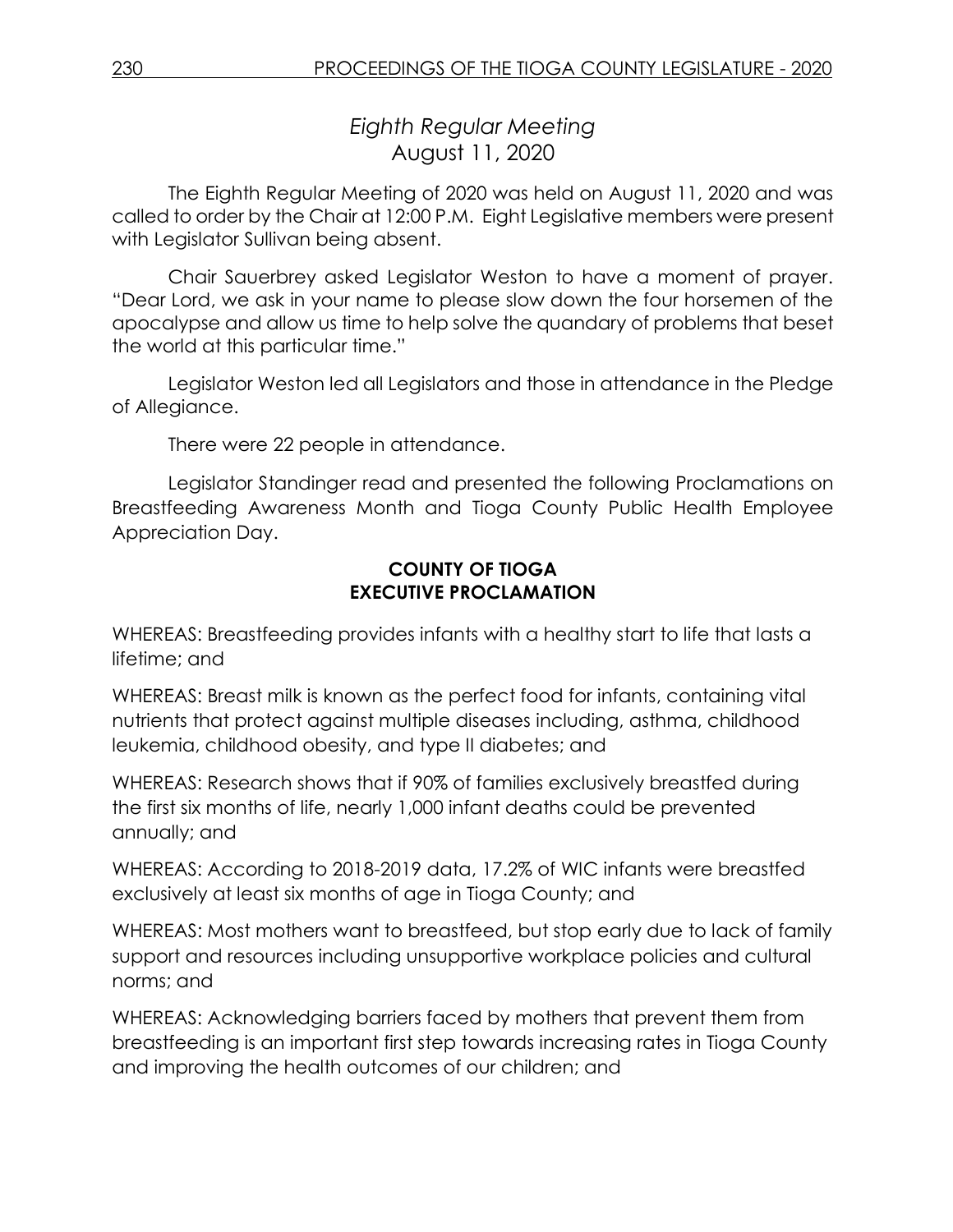The TIOGA COUNTY LEGISLATURE, County of Tioga, does hereby proclaim the month of August as:

### **BREASTFEEDING AWARENESS MONTH**

And urges families to seek support from community resources, such as Tioga County WIC and Tioga County Public Health, if they are struggling to breastfeed.

Legislator Standinger spoke. "With that being said, I would like to say that having three daughters they all are healthy and were healthy when they were young as a result of breastfeeding, I am sure. Maybe their dad helped a little bit, but it was their mom that made them healthy, so I think it is a good thing."

Laura Bennett, Public Health Educator spoke. "I would like to thank the Legislature for declaring August as Breastfeeding Awareness Month. Exclusively, breastfeeding is recommended for the first six months of a child's life and while we recognize that breastfeeding is not an option for every family, advocating for breastfeeding education and awareness is in the best interest of Tioga County's children. We can advocate for breastfeeding by normalizing the practice of it to show support for mothers, as well as referring them to community resources like WIC. So, once again, thank you for recognizing the importance of breastfeeding and the positive impact it has on maternal and child health."

Legislator Standinger spoke. "I am very happy to read this proclamation. All you folks out in the audience are primarily from the Public Health Department and I believe this is the result of your actions and ability to step up to the plate concerning this current pandemic. I do not agree with the way government has taken care of this situation, but nonetheless we have to abide by the rules that are dictated to us and I know you all have done that."

### **COUNTY OF TIOGA EXECUTIVE PROCLAMATION**

WHEREAS: The first case of COVID-19 in New York State was confirmed on March 1, 2020 and the State quickly became the epicenter of the pandemic; and

WHEREAS: Tioga County, in conjunction with the Tioga County Public Health Department, declared a State of Emergency effective March 14, 2020 in response to the first positive case of COVID-19 identified in Tioga County; and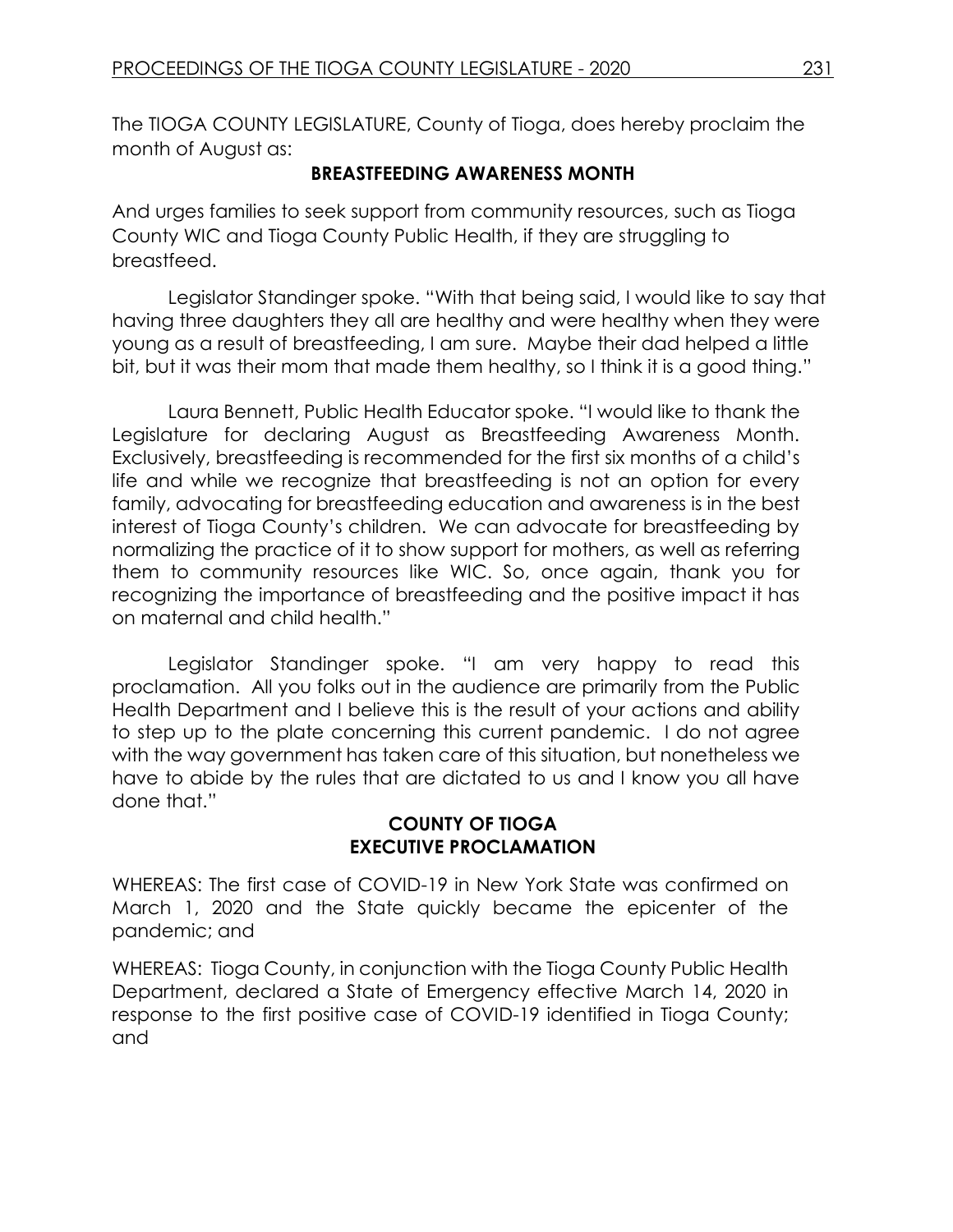WHEREAS: Tioga County Public Health Department has taken aggressive steps to curb the spread of this virus by keeping our citizens well-informed and educated on the safety protocols; and

WHEREAS: Tioga County Public Health has worked tirelessly serving the citizens of Tioga County since the onset of this virus by monitoring and managing caseloads, working with families exposed or diagnosed with COVID-19, and contact tracing; and

WHEREAS: The citizens of Tioga County benefit from the knowledge, expertise, commitment, and dedication of the Tioga County Public Health Department that is working seven days a week to keep them informed and safe; and

WHEREAS: Public Health efforts alone cannot accomplish the goal of maintaining a healthier community without the cooperation of community partnerships and individuals doing their part by practicing social distancing, good hygiene, and wearing masks when social distancing cannot be attained; and

WHEREAS: Tioga County Legislature does publicly recognize, commend, and thank all the Tioga County Public Health Department employees for their swift responsiveness and tireless efforts to go above and beyond during the COVID-19 pandemic for the well-being of our citizens; therefore

THE TIOGA COUNTY LEGISLATURE does hereby proclaim and designate on behalf of Tioga County and its citizens August 11, 2020 as

# **TIOGA COUNTY PUBLIC HEALTH EMPLOYEE APPRECIATION DAY**

in the County of Tioga, New York, and call upon all of its citizens to join with us in recognizing this Department's outstanding efforts during the COVID-19 pandemic.

Legislator Standinger spoke. "I know this is the first time we have had a pandemic with an illness, so it is a learning experience for everybody. I know the State and the Federal government have not done the right things as it came along, but I am assured that all of you did. You operated under conditions that were not ideal and you stepped up to the challenge. As Chair of the Health and Human Services Committee, I certainly appreciate the fact that everyone stepped up with grace and hard work and this is recognition for those efforts."

Lisa McCafferty, Public Health Director spoke. "I just want to say to everyone these are the folks behind all of this. These are the ones who have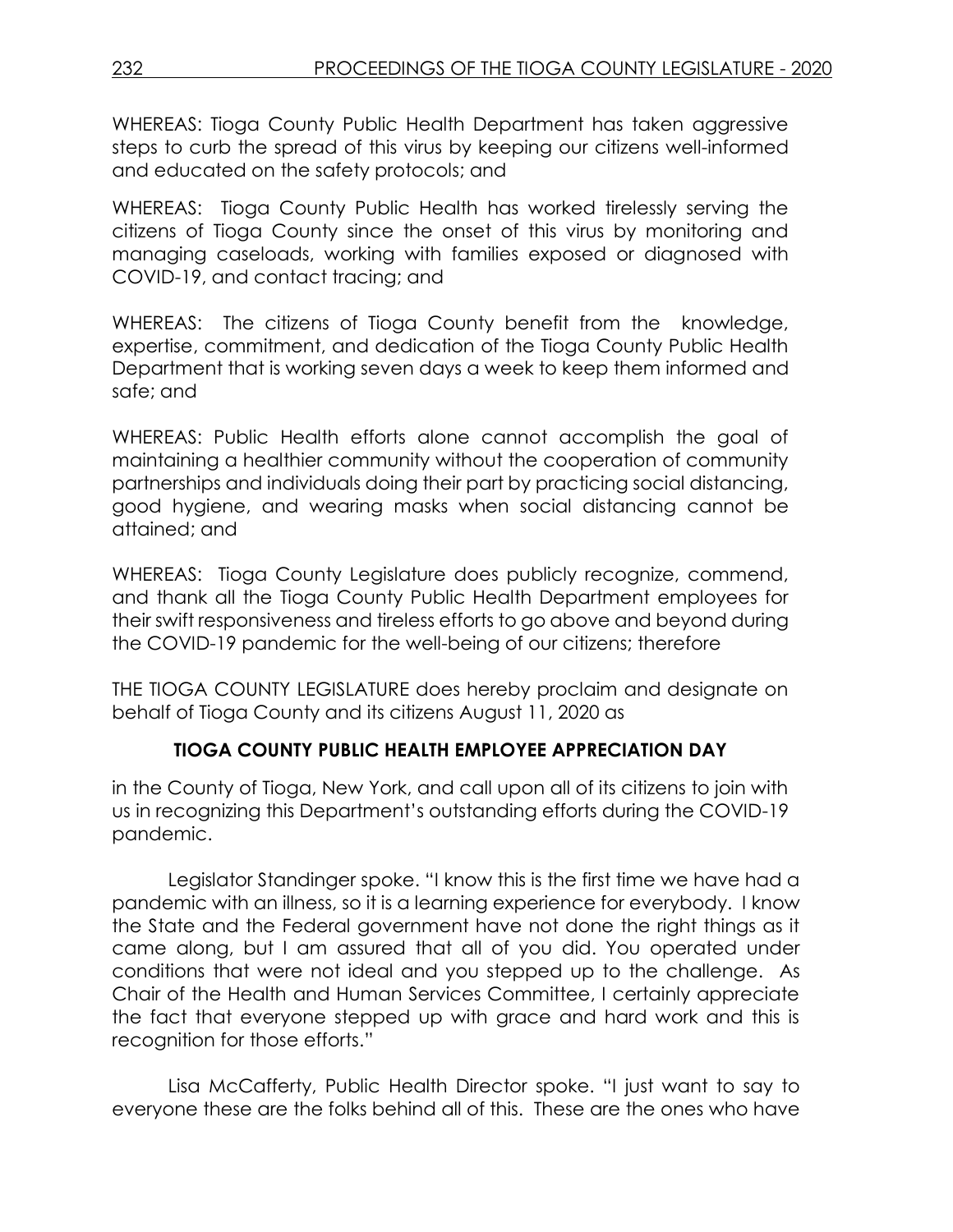made it happen for better or worse. They have some war stories they could share with you or not. I just want to give a big shout out to everyone. I cannot say enough for everything everyone here, and those who are not here with us today, have done on behalf of addressing this global pandemic.

Several of you recognize Kylie, as you see her all the time, but this is Jessica. You may or may not know, but Barb Bilbrey opted to go to Savannah, Georgia. Do not ask me why. But, these are the two gatekeepers of all this. Everything you have seen and heard is gone through Barb and Jessica. I just want to give a shout out and big round of applause to everybody in the audience."

Kylie Holochak, Senior Public Health E spoke. "Good Afternoon, so as Lisa said, I am Kylie Holochak. I think most of you know me. I want to thank you for recognizing us today. I think I speak for the whole team when I say we really appreciate being recognized. It is hard to believe that it has been five months of this, but we truly are fortunate for the team we have and, again thank you so much for your support today."

Chair Sauerbrey spoke. "So, before we move on to other business, I would like you all to stand together for a photo for Facebook. We have to let the community know how much we appreciate you.

But, let me just add this is an amazing team of people. Since March 14, 2020, when we were trying to figure out do we do a State of Emergency, do we close the schools, we had no idea what was going to happen. But, you all have done an amazing, amazing job and for a while, you were all working seven days a week. I just want you to know how much I appreciate all that you have done. I talk to one of you usually every day for one reason or another, but you are on the money and you respond quickly and I really appreciate it because you have done an amazing job.

Never having been through a public health emergency, been through two floods, which is a different kind of emergency that I received training, but never have I received training on a public health emergency. Everyone has done a great job and I learned a lot. Thank you very much."

There was no privilege of the floor.

Legislator Roberts made a motion to approve the minutes of July 14, 16, 23, and 27, 2020, seconded by Legislator Mullen and carried.

Chair Sauerbrey stated that all Legislative Committees met this month and the minutes are or will be on file with the Clerk of the Legislature.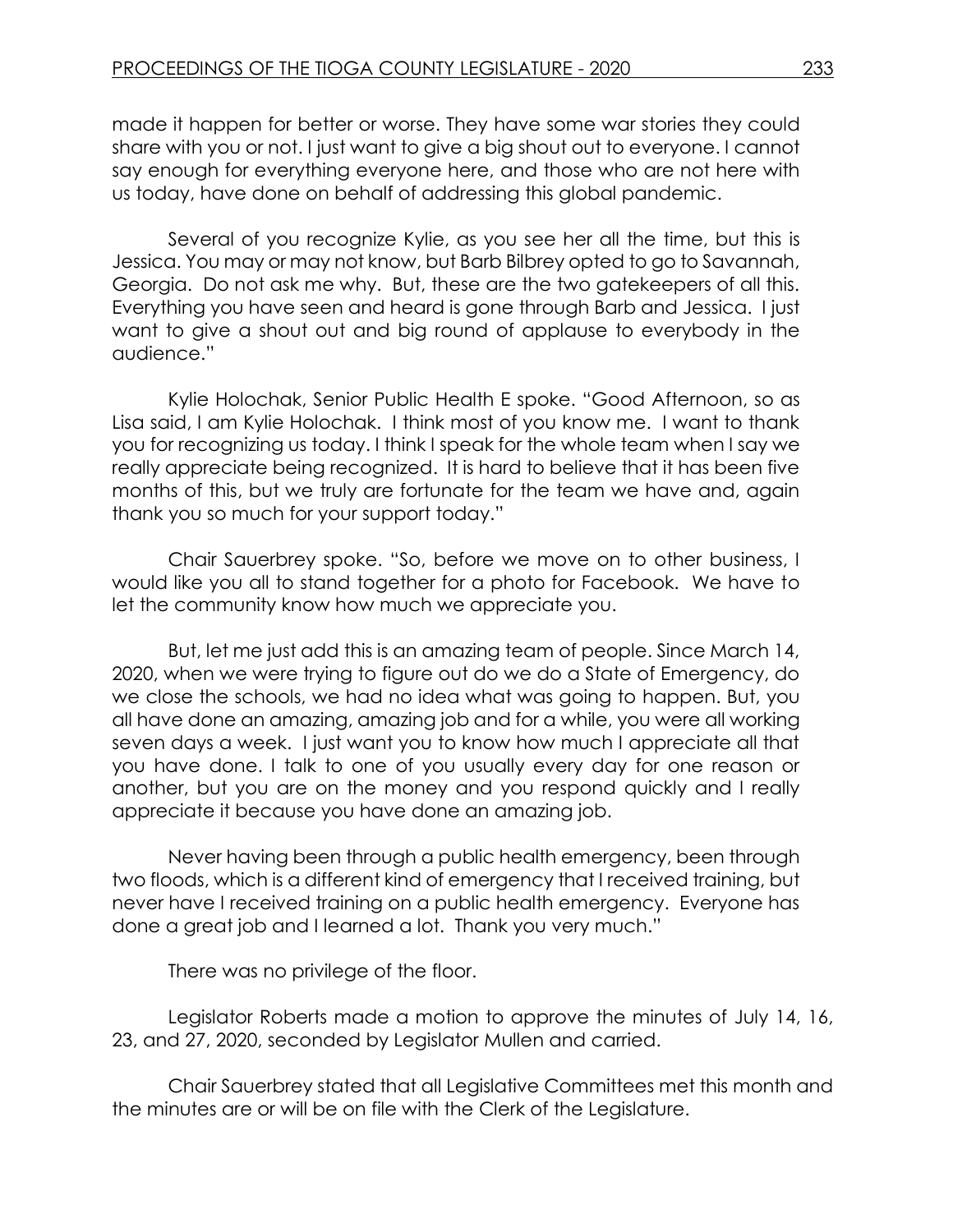Legislator Weston moved for the adoption of the following resolution, seconded by Legislator Mullen.

REFERRED TO: ED&P COMMITTEE

RESOLUTION NO. 157-20 *SET PUBLIC HEARING FOR AGRICULTURAL DISTRICT #1 EIGHT-YEAR REVIEW FOR TOWNS OF BARTON, CANDOR, SPENCER AND TIOGA* 

WHEREAS: The Tioga County Legislature is reviewing a proposed plan for continuation with modifications of Agricultural District #1, which is comprised of enrolled and proposed new parcels in the Towns of Barton, Candor, Spencer, and Tioga; and

WHEREAS: This review is being conducted pursuant to Article 25-AA of the New York State Agricultural & Markets Law; and

WHEREAS: The proposed plan and map, as recommended by the Tioga County Agriculture & Farmland Protection Board, is available for public inspection at the Clerk of Legislature's Office at 56 Main St. in Owego; therefore be it

RESOLVED: That a public hearing will be held on Tuesday, August 25, 2020 at 1:00 pm in the Town of Candor Hall, 101 Owego Road, Candor, NY. All interested parties will be heard by the Tioga County Legislature at this hearing.

ROLL CALL VOTE Yes – Legislators Weston, Balliet, Hollenbeck, Monell, Mullen, Roberts, Sauerbrey, and Standinger.

No – None.

Absent – Legislator Sullivan.

RESOLUTION ADOPTED.

Legislator Weston moved for the adoption of the following resolution, seconded by Legislator Roberts.

| REFERRED TO:          | ECONOMIC DEVELOPMENT & PLANNING<br><b>COMMITTEE</b>                                                                                                                                 |
|-----------------------|-------------------------------------------------------------------------------------------------------------------------------------------------------------------------------------|
| RESOLUTION NO. 158-20 | SEQRA CONSIDERATION FOR NEW YORK STATE<br>OFFICE OF PARKS, RECREATION AND HISTORIC<br>PRESERVATION 2020-2021 SNOWMOBILE TRAILS<br><b>GRANT-IN-AID PROGRAM, PHASE II APPLICATION</b> |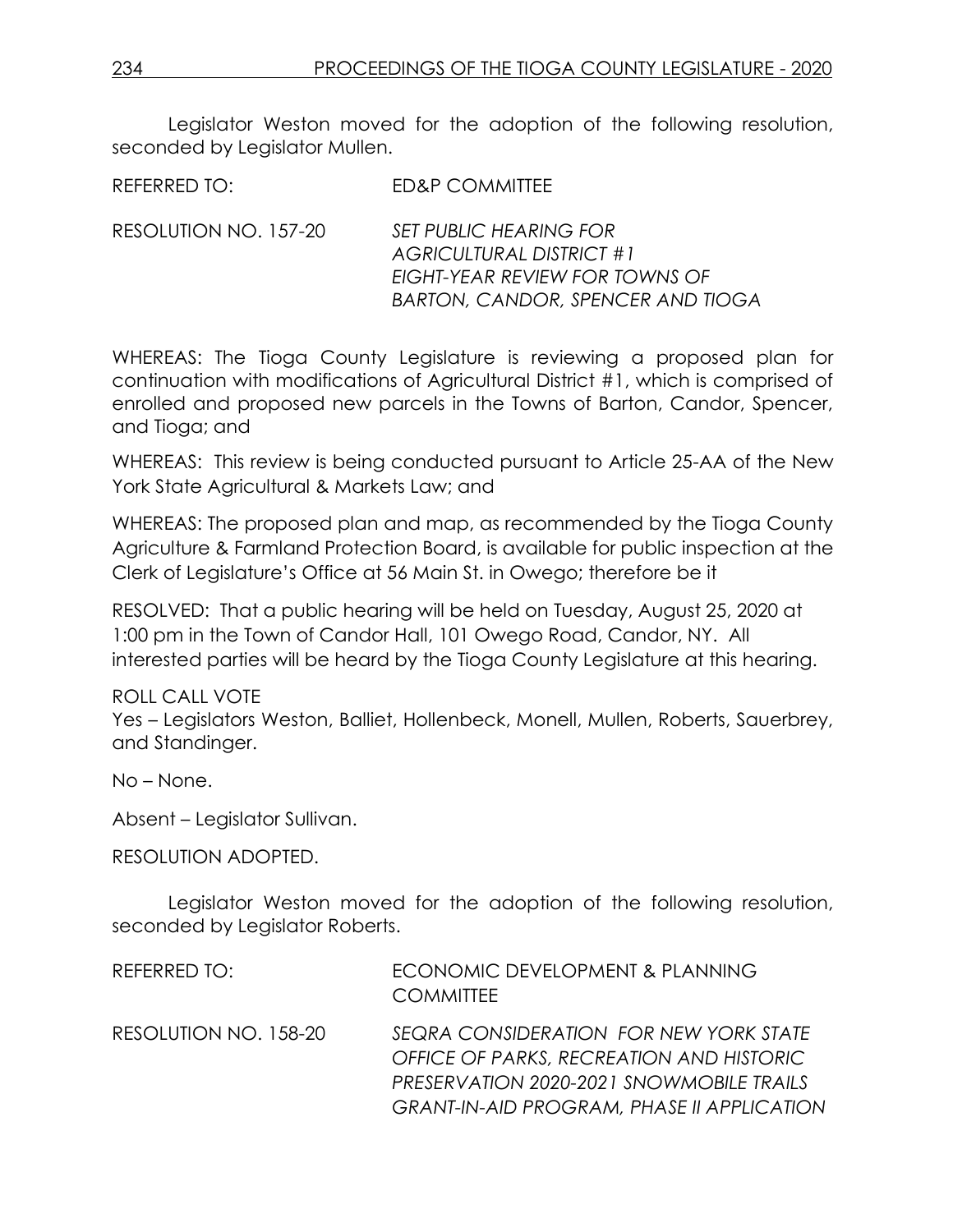WHEREAS: All new or modified snowmobile trails must have a SEQRA Determination approved; and

WHEREAS: The trail changes for upgrades/reroutes to both segments of S21 and S57, for the Tioga Ridge Runners Snowmobile Club, as presented to NYSOPRHP are an Unlisted Action requiring Tioga County to consider the environmental significance of these changes; and

WHEREAS: A Short Form Environmental Assessment Form has been prepared for review by the Tioga County Legislature; now therefore be it

RESOLVED: That the Tioga County Legislature does hereby declare itself to be the Lead Agency and that it will undertake an uncoordinated review of the project; and be it further

RESOLVED: That the Tioga County Legislature has reviewed the Short Form Environmental Assessment Form, including the impact assessment, and has determined, based on the information and analysis set forth therein that the proposed action WILL NOT result in any significant adverse environmental impacts; and be it further

RESOLVED: That the Tioga County Legislature authorizes and directs the Chair to execute the Impact Assessment and the Determination of Significance of the Short Form Environmental Assessment Form and a Notice of Determination of Non-Significance (a Negative Declaration) in a manner consistent with this determination.

### ROLL CALL VOTE

Yes – Legislators Weston, Balliet, Hollenbeck, Monell, Mullen, Roberts, Sauerbrey, and Standinger.

No – None.

Absent – Legislator Sullivan.

RESOLUTION ADOPTED.

Legislator Balliet moved for the adoption of the following resolution, seconded by Legislator Monell.

| REFERRED TO:          | ADMINISTRATIVE SERVICES COMMITTEE<br><b>FINANCE/LEGAL COMMITTEE</b>                                   |
|-----------------------|-------------------------------------------------------------------------------------------------------|
| RESOLUTION NO. 159-20 | AUTHORIZE ACCEPTANCE OF FEDERAL CARES<br>ACT REIMBURSEMENT FOR BOARD OF ELECTIONS<br>AND AMEND BUDGET |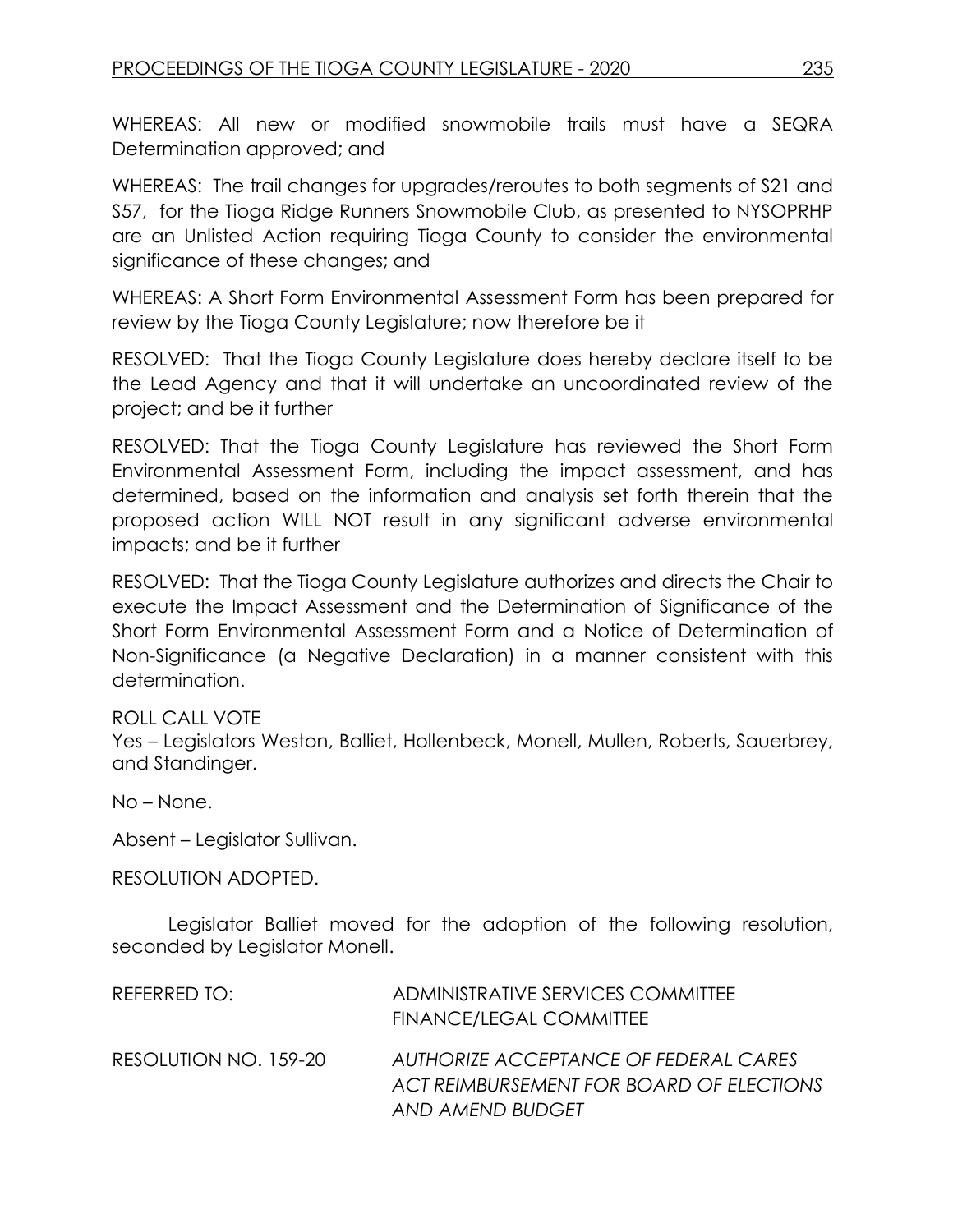WHEREAS: The Tioga County Legislature in May 2020 authorized the Board of Elections to enter into a federal grant reimbursement contract for up to \$64,618.62 through the Coronavirus Aid, Relief, and Economic Security Act (CARES Act) and Help America Vote Act (HAVA); and

WHEREAS: The contract was executed by all parties and a copy was received by Tioga County Board of Elections on June 29, 2020; and

WHEREAS: A revenue fund for Federal Aid-HAVA/COVID-19 must be created in the Board of Elections 2020 Budget to receive reimbursements from this grant; therefore be it

RESOLVED: That the Tioga County Board of Elections is authorized to accept up to \$64,618.62 reimbursement from the executed CARES Act/HAVA contract; and

RESOLVED: That funding be appropriated as follows:

From: A1450 440890-COV19 Federal Aid-Hava/COVID19 \$64,618.62

To: A1450 540490-COV19 Election Expense/ COVID19 \$64,618.62

ROLL CALL VOTE

Yes – Legislators Weston, Balliet, Hollenbeck, Monell, Mullen, Roberts, Sauerbrey, and Standinger.

No – None.

Absent – Legislator Sullivan.

RESOLUTION ADOPTED.

Legislator Standinger moved for the adoption of the following resolution, seconded by Legislator Monell.

| REFERRED TO:          | <b>HEALTH &amp; HUMAN SERVICES COMMITTEE</b><br>FINANCE COMMITTEE |
|-----------------------|-------------------------------------------------------------------|
| RESOLUTION NO. 160-20 | AMEND BUDGET & APPROPRIATE FUNDS<br><b>PUBLIC HEALTH</b>          |

WHEREAS: Tioga County Public Health has been awarded additional funding from NYSDOH: and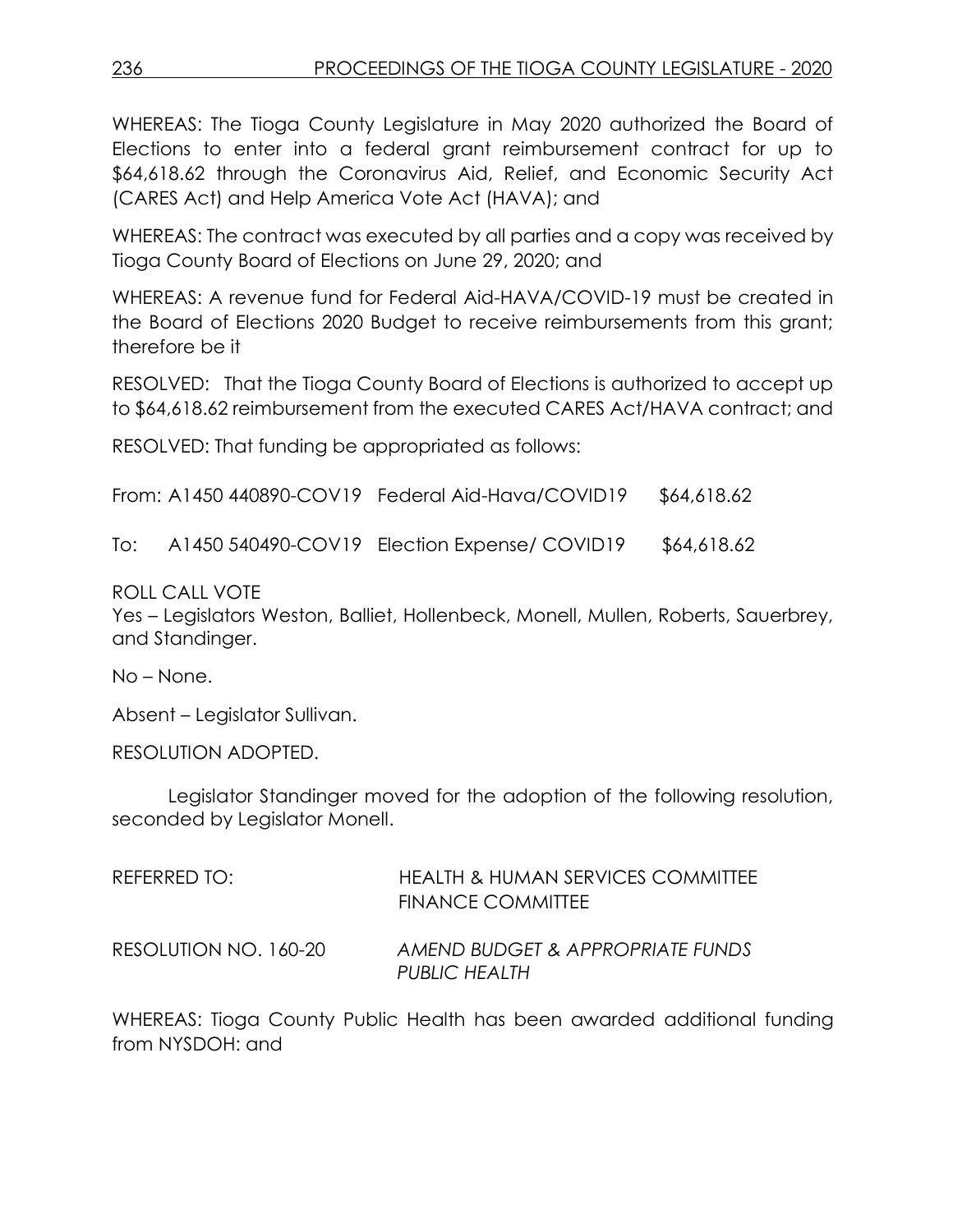WHEREAS: The funding is specifically designated for Public Health efforts toward COVID-19 in Tioga County; and

WHEREAS: The budget accounts will utilize Munis project codes for county-wide reporting of COVID-19 expenses and revenues; and

WHEREAS: Amending of Budget and Appropriation of Funds requires Legislative approval; therefore be it

RESOLVED: That funding be appropriated as follows:

From: A4011 434011-COV19 Public Health: State Aid/COVID19 \$255,487

To: A4011 540487-COV19 Public Health: Supplies/COVID19 \$255,487

ROLL CALL VOTE

Yes – Legislators Weston, Balliet, Hollenbeck, Monell, Mullen, Roberts, Sauerbrey, and Standinger.

No – None.

Absent – Legislator Sullivan.

RESOLUTION ADOPTED.

Legislator Mullen moved for the adoption of the following resolution, seconded by Legislator Hollenbeck.

| REFERRED TO: | <b>PUBLIC SAFETY COMMITTEE</b> |
|--------------|--------------------------------|
|              | <b>FINANCE COMMITTEE</b>       |

RESOLUTION NO. 161-20 *AMEND RESO 95-20 MODIFY 2020 BUDGET AND TRANSFER FUNDS BACK TO CONTINGENCY FOR COVID19 EMERGENCY SERVICES*

WHEREAS: Resolution #95-20 requested a transfer of funds from the contingency account to the Emergency Services equipment account in the amount of \$15,000 for the purchase of equipment needed due to the Coronavirus Outbreak in Tioga County; and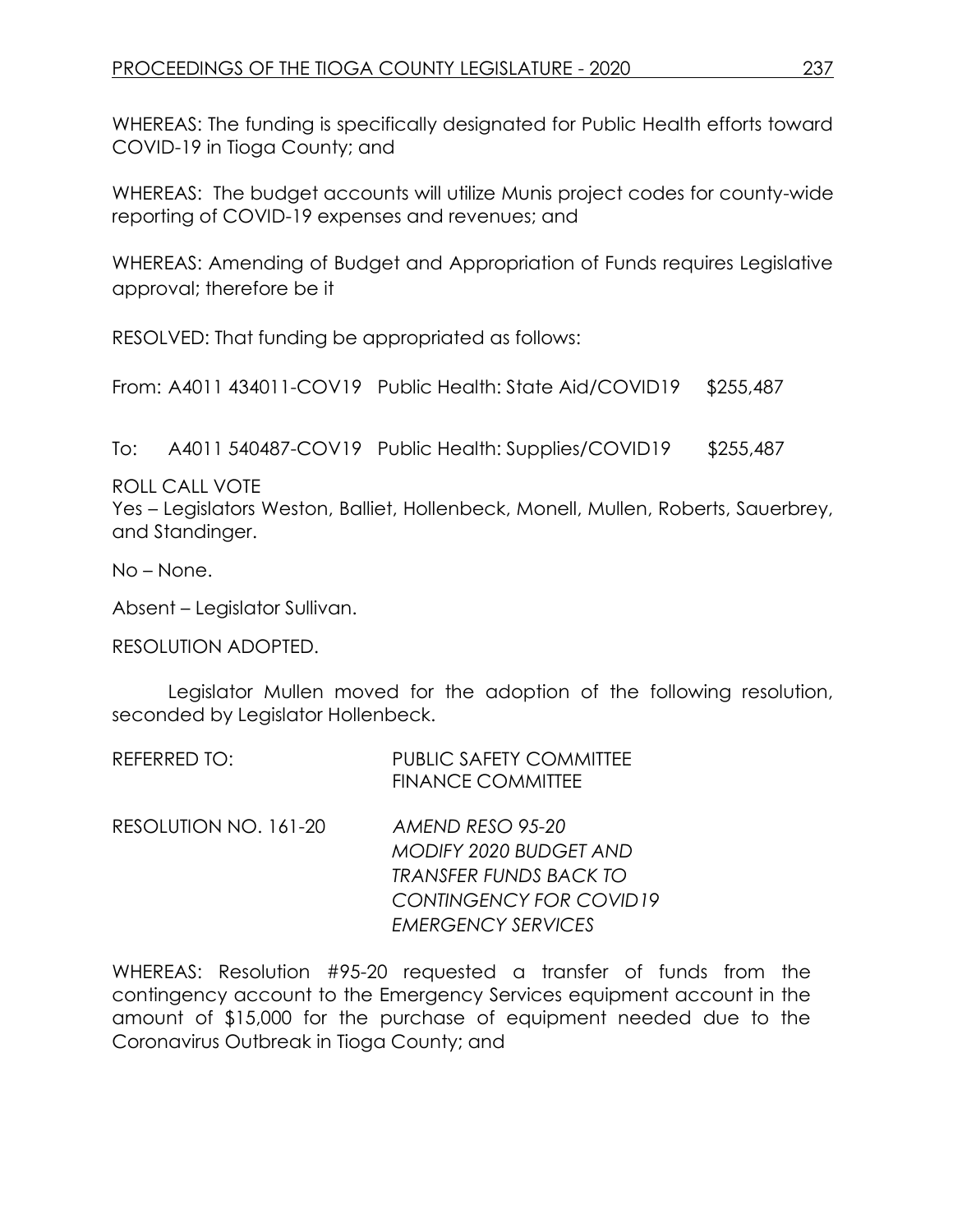WHEREAS: Said equipment totaled \$14,661.45 and will be reimbursed by Schuyler County through the HazMat Consortium Grant; therefore be it

RESOLVED: That the 2020 budget be modified to transfer funds back to the contingency account as follows:

| FROM: | H3640.520130.COV19 Equipment (Not Car) | \$15,000 |
|-------|----------------------------------------|----------|
| TO:   | A1990.540715 Contingency               | \$15,000 |

And be it further

RESOLVED: That the 2020 budget be modified and funds be appropriated to the following accounts:

| Expense Account H3640.520130.COV19 Equipment (Not Car) | \$14,661.45 |
|--------------------------------------------------------|-------------|
|                                                        |             |

Revenue Account H3640.443050.COV19 Federal Aid - DHSES \$14,661.45

ROLL CALL VOTE

Yes – Legislators Weston, Balliet, Hollenbeck, Monell, Mullen, Roberts, Sauerbrey, and Standinger.

No – None.

Absent – Legislator Sullivan.

RESOLUTION ADOPTED.

Legislator Monell moved for the adoption of the following resolution, seconded by Legislator Hollenbeck.

| REFERRED TO:          | <b>FINANCE COMMITTEE</b>  |
|-----------------------|---------------------------|
|                       | LEGISLATIVE WORKSESSION   |
| RESOLLITION NO 162-20 | RHDGET MODIFIC ATION OF 2 |

RESOLUTION NO. 162-20 *BUDGET MODIFICATION OF 2020 ORIGINAL APPROPRIATIONS IN RESPONSE TO COVID-19 PANDEMIC*

WHEREAS: In direct response to the COVID-19 pandemic and the State of Emergency declared in New York State, and the NY-Pause gubernatorial executive order designed to maintain social distancing and stop the spread of coronavirus, many businesses and entities have been closed for a prolonged period of time; and

WHEREAS: The closure of these business and entities have caused a situation in which Tioga County and other municipalities are experiencing significant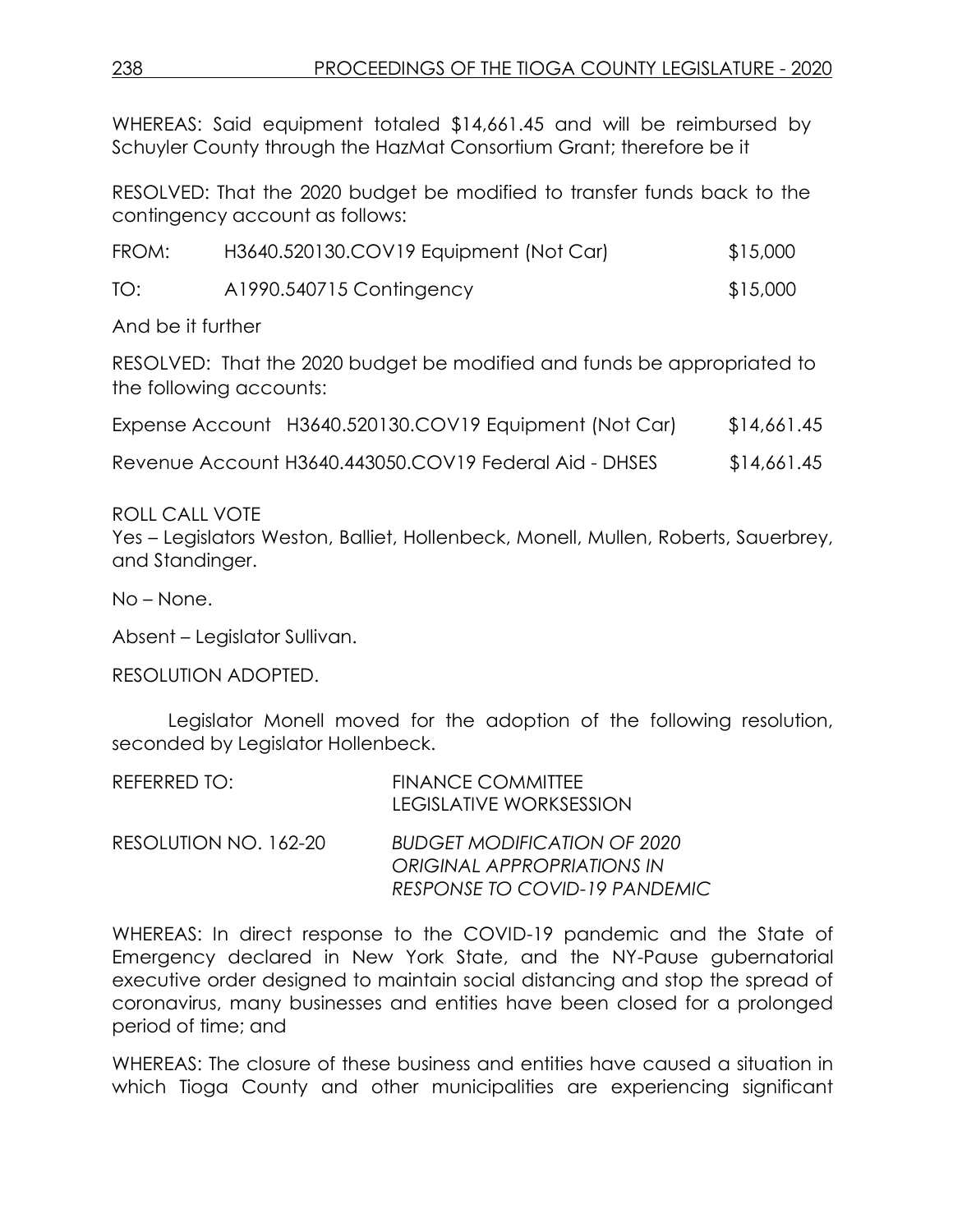decreases in the amount of anticipated revenues for the 2020 Budget year from Sales Tax, Gaming Revenues, Occupancy Tax, State Aid, and other local fees for service; and

WHEREAS: The Tioga County Treasurer's Office and the Tioga County Budget Officer have estimated a potential loss of revenue between \$5 million and \$8 million for 2020 based on current revenue projections and impact report estimates from NYSAC and the New York State Comptroller's Office; and

WHEREAS: The 2020 Original Budget was already considered to be in deficit prior to the Coronavirus Pandemic, with the Tioga County Legislature authorizing \$2,977,482.82 to be earmarked as appropriated fund balance to close the budget gap for 2020; and

WHEREAS: On May 18<sup>th</sup>, 2020 the Budget Officer issued a COVID-19 Financial Response Plan to all Directors & Elected Officials and proceeded with an across the board Budget Cut of 10% of Original 2020 appropriations, not including Salary, Fringe, Mandated Services, or expenditures considered reimbursable by State and/or Federal Aid, and to submit said reductions to their office by June 5<sup>th</sup>, 2020 for review; and

WHEREAS: It is clear that Tioga County will face against significant and ongoing fiscal challenges due to the COVID-19 pandemic and loss of revenues, for which the Tioga County Legislature, Chair, Legislative Clerk, Treasurer, Budget Officer, and all Directors have worked tirelessly to keep aware of any and all new financial challenges that the County may face;

### therefore be it

RESOLVED: That the Budget Officer for Tioga County shall make a one-time Budget Modification transferring budgeted appropriations out of the 2020 Budget for the total amount of \$1,552,210.91 and moving funds to newly established Contingency lines; and be if further

RESOLVED: That the amount of the Budget Cut will not include benefit reductions as Departments cannot access benefit lines and reductions in benefits related to reductions in salary amounts will be adjusted and reconciled at year-end by the Tioga County Treasurer's Office; and be it further

RESOLVED: That the amount of the Budget cut will be held in Contingency accounts tracked separately from Operating Contingency with a COV19 project code, and will allow at year end the amounts cut to drop back into fund balance, alleviating some of the burden of the Deficit Budget for 2020 and negative financial impacts associated with the COVID-19 pandemic; and be it further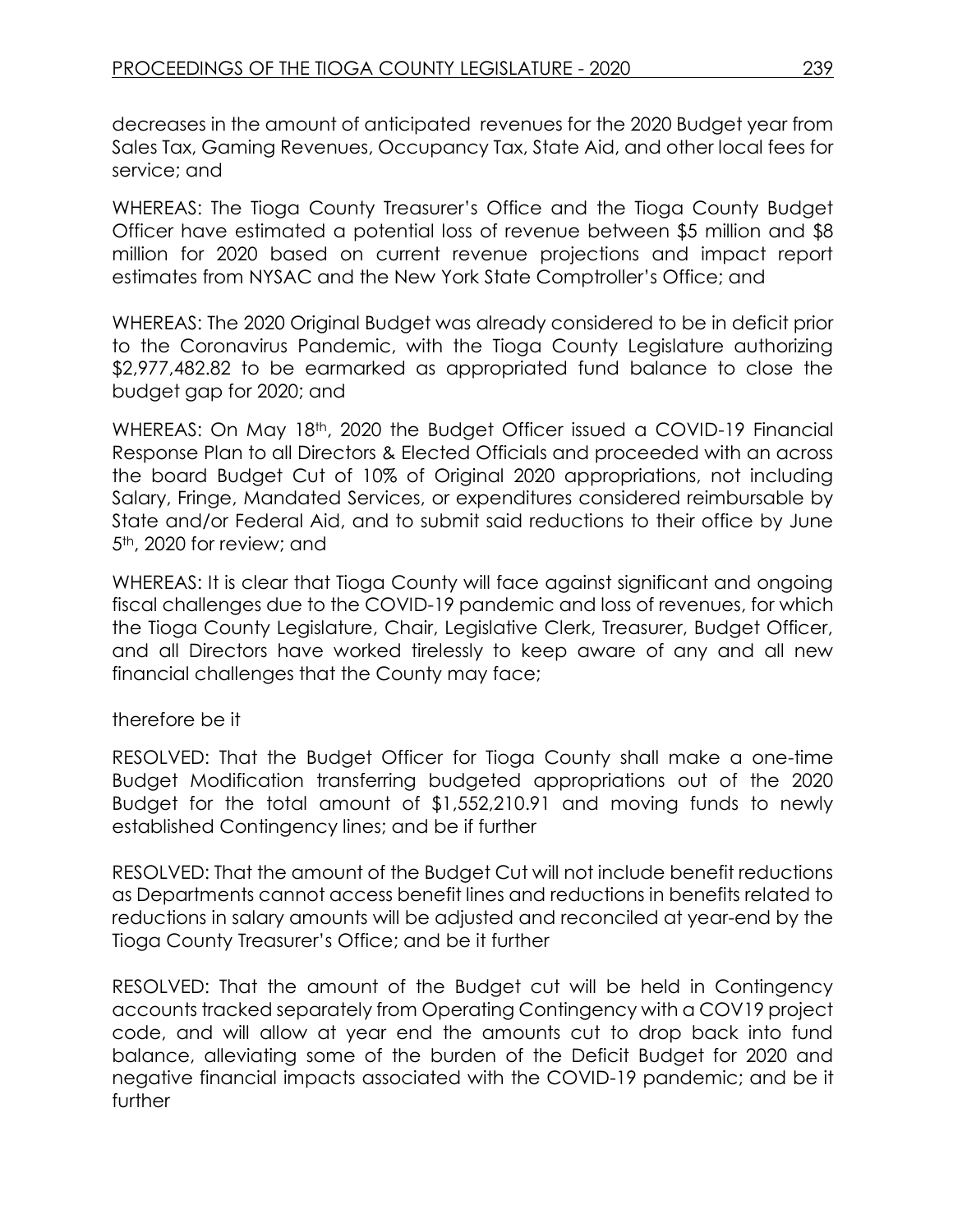RESOLVED: That the Chief Accountant for Tioga County shall create 4 new contingency accounts for each Fund being reduced so that the funds can not only be tracked, but with Legislative approval be drawn back out to cover necessary shortfall that departments may encounter within 2020:

| A1990 540715 COV19 | <b>Contingency Transfers</b> |
|--------------------|------------------------------|
| B1990 540715 COV19 | <b>Contingency Transfers</b> |
| D1990 540715 COV19 | <b>Contingency Transfers</b> |
| H1990 540715 COV19 | Contingency Transfers        |

And be it further

RESOLVED: That the following budgetary lines be modified and transferred to the appropriate contingency line as detailed:

FROM:

| A1010 510010 | Full Time        | \$38,500   | Legislative             |
|--------------|------------------|------------|-------------------------|
| A1165 540700 | Transcripts      | \$9,324    | District Attorney       |
| A1170 540140 | Contracting      | \$3,660    | Public Defender         |
| A1185 540390 | Mileage          | \$500      | <b>Medical Examiner</b> |
| A1325 510010 | Full Time        | \$12,000   | Treasurer               |
| A1325 540140 | Contracting      | \$20,000   | Treasurer               |
| A1355 540180 | Dues             | \$140      | Assessments             |
| A1355 540731 | Training/State   | \$400      | Assessments             |
| A1355 540733 | Training/Other   | \$1500     | Assessments             |
| A1410 540320 | Leased/Equip     | \$600      | County Clerk            |
| A1410 540390 | Mileage Expense  | \$10       | County Clerk            |
| A1410 540420 | Office Supplies  | \$246      | County Clerk            |
| A1410 540480 | Postage          | \$200      | <b>County Clerk</b>     |
| A1410 540485 | Printing/Paper   | \$100      | <b>County Clerk</b>     |
| A1410 540520 | Recording/Micro  | \$150      | <b>County Clerk</b>     |
| A1410 540733 | Training/Other   | \$200      | <b>County Clerk</b>     |
| A1411 540320 | Leased/Equip     | \$125      | <b>DMV</b>              |
| A1411 540390 | Mileage Expense  | \$5        | <b>DMV</b>              |
| A1411 540420 | Office Supplies  | \$80       | <b>DMV</b>              |
| A1411 540480 | Postage          | \$325      | <b>DMV</b>              |
| A1411 540485 | Printing/Paper   | \$27.50    | <b>DMV</b>              |
| A1411 540733 | Training/Other   | \$100      | <b>DMV</b>              |
| A1420 520200 | Office Equipment | \$200      | Law                     |
| A1420 520210 | Other Furniture  | \$250      | Law                     |
| A1420 540010 | Advertising      | \$200      | Law                     |
| A1420 540040 | <b>Books</b>     | \$450      | Law                     |
| A1420 540180 | Dues             | \$406      | Law                     |
| A1420 540330 | Legal Fees       | \$3,232.50 | Law                     |
|              |                  |            |                         |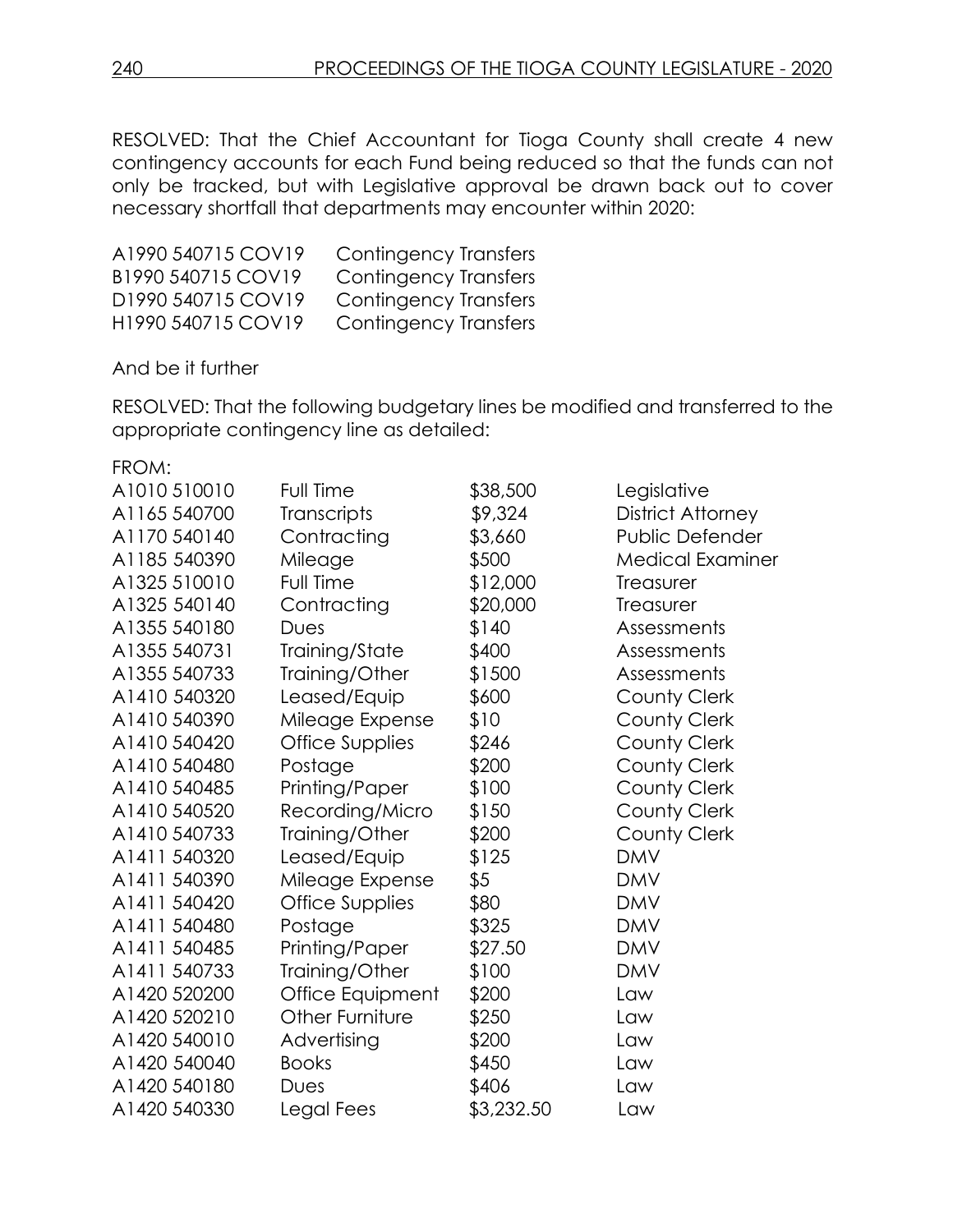| A1420 540390                 | Mileage Expense     | \$100      | Law                    |
|------------------------------|---------------------|------------|------------------------|
| A1420 540420                 | Office Supplies     | \$204      | Law                    |
| A1420 540485                 | Printing/Paper      | \$100      | Law                    |
| A1420 540731                 | Training/State      | \$300      | Law                    |
| A1430 540140                 | Contracting         | \$40,000   | Personnel              |
| A1430 540733                 | Training/Other      | \$2,038.01 | Personnel              |
| A1450 520090                 | Computer            | \$2,000    | Elections              |
| A1450 520130                 | Equip. (Not Car)    | \$5,000    | <b>Elections</b>       |
| A1450 540733                 | Training (Other)    | \$1,000    | <b>Elections</b>       |
| A1460 540390                 | Mileage Expense     | \$40       | Records Mgmt           |
| A1460 540420                 | Office Supplies     | \$50       | Records Mgmt           |
| A1460 540480                 | Postage             | \$20       | Records Mgmt           |
| A1460 540485                 | Printing/Paper      | \$25       | Records Mgmt           |
| A1460 540595                 | Services Rend.      | \$100      | Records Mgmt           |
| A1620 540231                 | <b>Heating Fuel</b> | \$5,000    | <b>Buildings</b>       |
| A1620 540591                 | Sewer               | \$3,000    | <b>Buildings</b>       |
| A1621 540443                 | Parking Lot Maint.  | \$5,000    | <b>Buildings</b>       |
| A1680 540040                 | <b>Books</b>        | \$275      | Information Technology |
| A1680 540070                 | Car Maintenance     | \$250      | Information Technology |
| A1680 540140                 | Contracting         | \$18,000   | Information Technology |
| A1680 540180                 | Dues                | \$150      | Information Technology |
| A1680 540390                 | Mileage Expense     | \$150      | Information Technology |
| A1680 540480                 | Postage             | \$50       | Information Technology |
| A1680 540733                 | Training/Other      | \$3,500    | Information Technology |
| A2960 540590                 | Services Rend.      | \$50,000   | Handicapped Education  |
| A2960 540710                 | Transport           | \$200,000  | Handicapped Education  |
| A3110510010                  | Full Time           | \$14,176   | Sheriff                |
| A3110 540220                 | Automobile Fuel     | \$17,850   | <b>Sheriff</b>         |
| A3140 520070                 | Chairs              | \$400      | Probation              |
| A3140 520215                 | <b>PPE</b>          | \$1,000    | Probation              |
| A3140 540070                 | Car Maintenance     | \$1,050    | Probation              |
| A3140 540080                 | Clinic Supplies     | \$900      | Probation              |
| A3140 540220                 | Auto Fuel           | \$750      | Probation              |
| A3140 540220 RTA Auto Fuel   |                     | \$730      | Probation              |
| A3140 540340                 | Literature          | \$1,553.99 | Probation              |
| A3140 540360                 | Meals/Food          | \$977.02   | Probation              |
| A3140 540390                 | Mileage Expense     | \$78       | Probation              |
| A3140 540480                 | Postage             | \$423.75   | Probation              |
| A3140 540590                 | Services Rend.      | \$1,265    | Probation              |
| A3140 540630                 | Stationary          | \$1,000    | Probation              |
| A3140 540731                 | Training/State      | \$7,000    | Probation              |
| A3142 540140                 | Contracting         | \$6,500    | Alt. to Incarceration  |
| A3142 540140 RTA Contracting |                     | \$1,908    | Alt. to Incarceration  |
| A3150 540360                 | Meals/Food          | \$17,600   | Jail                   |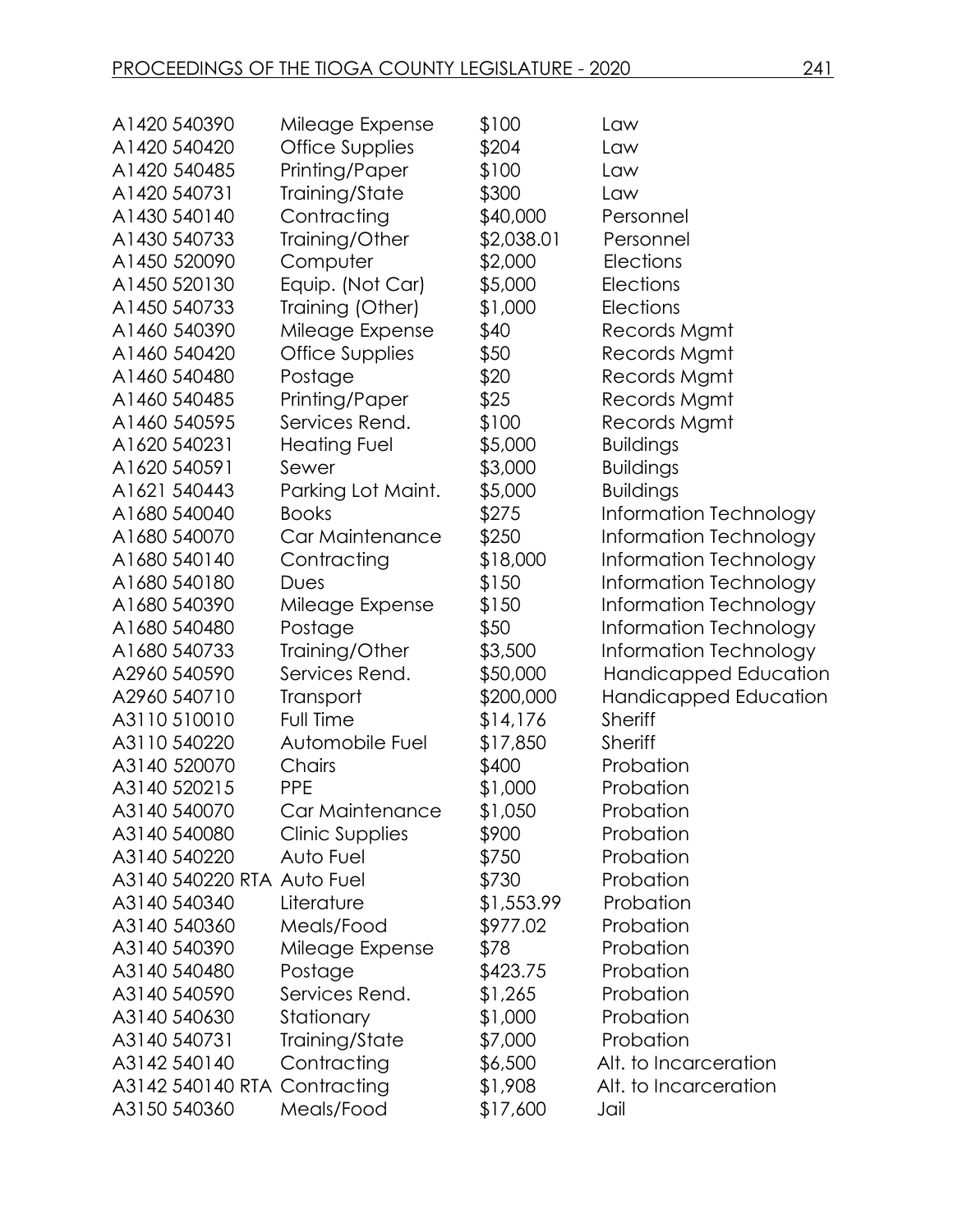| A3410 510020                   | Part Time               |            | \$5,000        | Fire                        |
|--------------------------------|-------------------------|------------|----------------|-----------------------------|
| A3410 540144                   | <b>EMS Instructors</b>  |            | \$2,500        | Fire                        |
| A3640 540360 CO                | Meals/Food              |            | \$398          | <b>EMO</b>                  |
| A4011510010                    | Full Time               |            | \$80,491       | <b>Public Health Admin</b>  |
| A4044 540487                   | Program Expense         |            | \$46,000       | Early Intervention          |
| A4210 510010                   | Full Time               |            | \$86,212       | Alcohol & Drug              |
| A4309 510010                   | Full Time               |            | \$29,611       | <b>Mental Health Admin</b>  |
| A4310 510010                   | Full Time               |            | \$202,614      | <b>Mental Health Clinic</b> |
| A6010 510010                   | Full Time               |            | \$65,000       | Social Services Admin       |
| A6010 520070                   | Chairs                  |            | \$463          | Social Services Admin       |
| A6010 520090                   | Computer                |            | \$7,250.48     | Social Services Admin       |
| A6010 540010                   | Advertising             |            | \$200          | Social Services Admin       |
| A6010 540070                   | Car Maintenance \$2,000 |            |                | Social Services Admin       |
| A6010 540190                   | Ed. Reimburse.          |            | \$1,500        | Social Services Admin       |
| A6010 540220                   | Auto Fuel               |            | \$4,500        | Social Services Admin       |
| A6010 540350                   | Off. Eq. Maint          |            | \$170          | Social Services Admin       |
| A6010 540360                   | Meals/Food              |            | \$271.96       | Social Services Admin       |
| A6010 540370                   | <b>Medical Expense</b>  |            | \$100          | Social Services Admin       |
| A6010 540390                   | Mileage Expense         |            | \$150          | Social Services Admin       |
| A6010 540420                   | Office Supplies         |            | \$4,000        | Social Services Admin       |
| A6010 540485                   | Printing/Paper          |            | \$500          | Social Services Admin       |
| A6010 540640                   | Supplies (Not Off)      |            | \$300          | Social Services Admin       |
| A6010 540733                   | Training/Other          |            | \$5,000        | Social Services Admin       |
| A6510 540340                   | Literature              |            | \$400          | Veterans                    |
| A6510 540420                   | Office Supplies         |            | \$291          | Veterans                    |
| A8020 540140                   | Contracting             |            | \$7,193.50     | Planning                    |
| B8160 540140                   | Contracting             |            | \$7,150.20     | Refuse & Garbage            |
| D5110540260                    | <b>Hgwy Supplies</b>    |            | \$6,500        | Road Maintenance            |
| H1620 520994 BG001             | Trk Wash Bldg           |            | \$245,000      | <b>Buildings</b>            |
| H1620 520994 BG002             | Salt Storage            |            | \$100,000      | <b>Buildings</b>            |
| H1620 521941                   | Fork Lift               |            | \$15,000       | <b>Buildings</b>            |
| H1621 520931                   | Carpeting-HHS           |            | \$15,000       | <b>Buildings</b>            |
| H1680 520620                   | Software Exp            |            | \$10,000       | Information Technology      |
| H1680 512090                   | Computers               |            | \$12,000       | Information Technology      |
| H5130 521943                   | Steamer-Roads           |            | \$10,000       | Road Machinery              |
| H6010 521060                   | Car/Truck               |            | \$75,000       | Social Services Admin       |
| <b>Total Modification</b>      |                         |            | \$1,552,210.91 |                             |
| TO:                            |                         |            |                |                             |
| A1990 540715 COV19 Contingency |                         |            | \$1,056,560.71 |                             |
| B1990 540715 COV19Contingency  |                         | \$7,150.20 |                |                             |
| D1990 540715 COV19Contingency  |                         | \$6,500    |                |                             |
| H1990 540715 COV19Contingency  |                         | \$482,000  |                |                             |
| <b>Total Modification</b>      |                         |            | \$1,552,210.91 |                             |
|                                |                         |            |                |                             |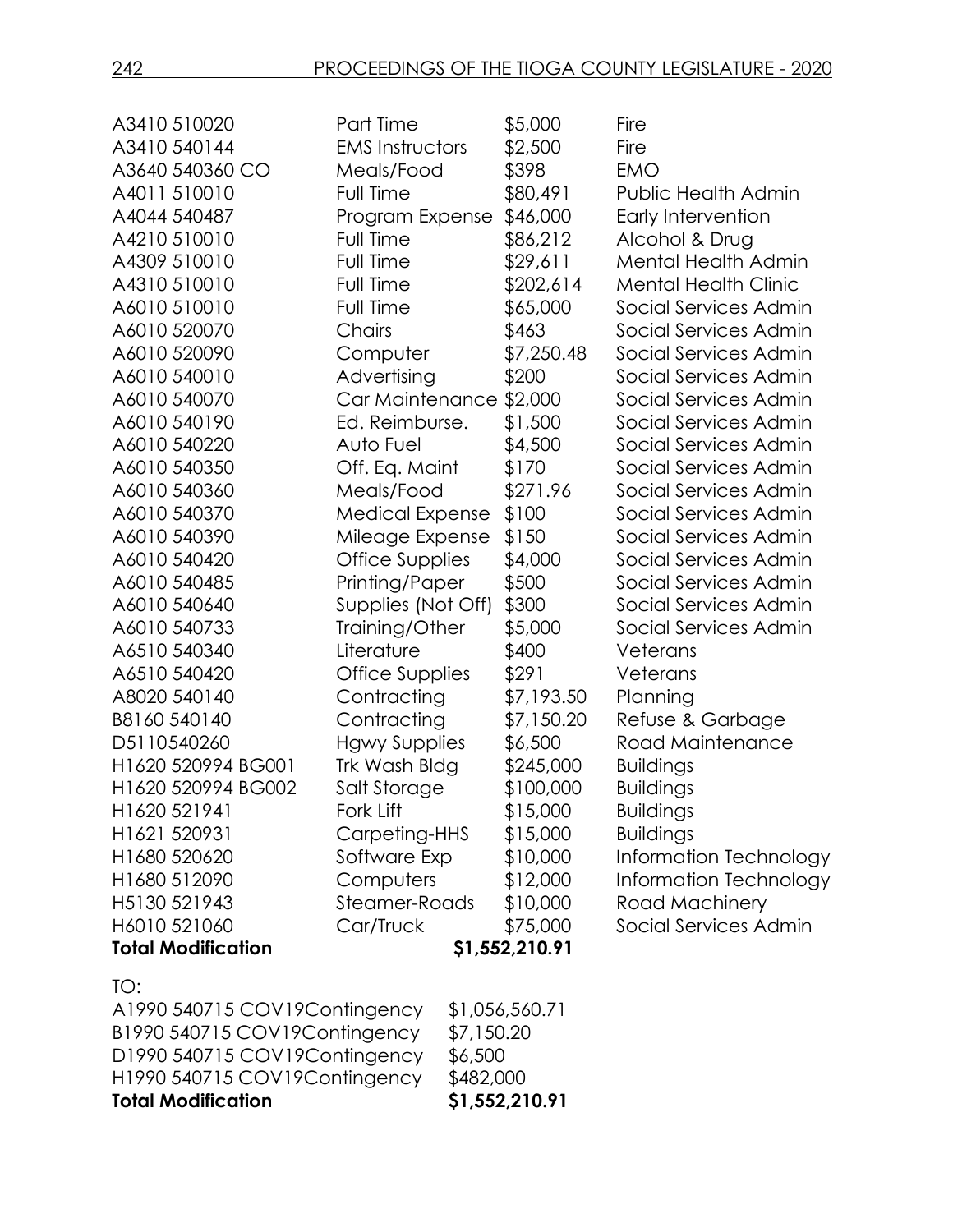Chair Sauerbrey spoke. "I just want to say that we had gone to the Departments and asked them to cut 10% of their 2020 budget, which they did and this is the mechanism to pull the funds to the appropriate line items. I would like to thank all the Departments for doing this."

ROLL CALL VOTE Yes – Legislators Weston, Balliet, Hollenbeck, Monell, Mullen, Roberts, Sauerbrey, and Standinger.

No – None.

Absent – Legislator Sullivan.

RESOLUTION ADOPTED.

Legislator Standinger moved for the adoption of the following resolution, seconded by Legislator Hollenbeck.

| REFERRED TO:          | <b>HEALTH &amp; HUMAN SERVICES COMMITTEE</b><br>FINANCE COMMITTEE         |
|-----------------------|---------------------------------------------------------------------------|
| RESOLUTION NO. 163-20 | APPROVE FUNDING<br>2020 SUMMER YOUTH EMPLOYMENT<br><b>PROGRAM FUNDING</b> |

WHEREAS: Additional funding has been awarded to Tioga County Department of Social Services from the Office of Temporary and Disability Assistance for Summer Youth Employment Programs; and

WHEREAS: The plan submitted for expenditure of these funds has been approved; and

WHEREAS: Appropriation of Funds requires Legislative approval; therefore be it

RESOLVED: That funding be appropriated as follows:

|     | From: A6010.446100 Federal Aid: Administration | \$105,194 |
|-----|------------------------------------------------|-----------|
| To: | A6010.540140 Contractual                       | \$95,194  |

A6010.540487 Program Expense  $$10,000$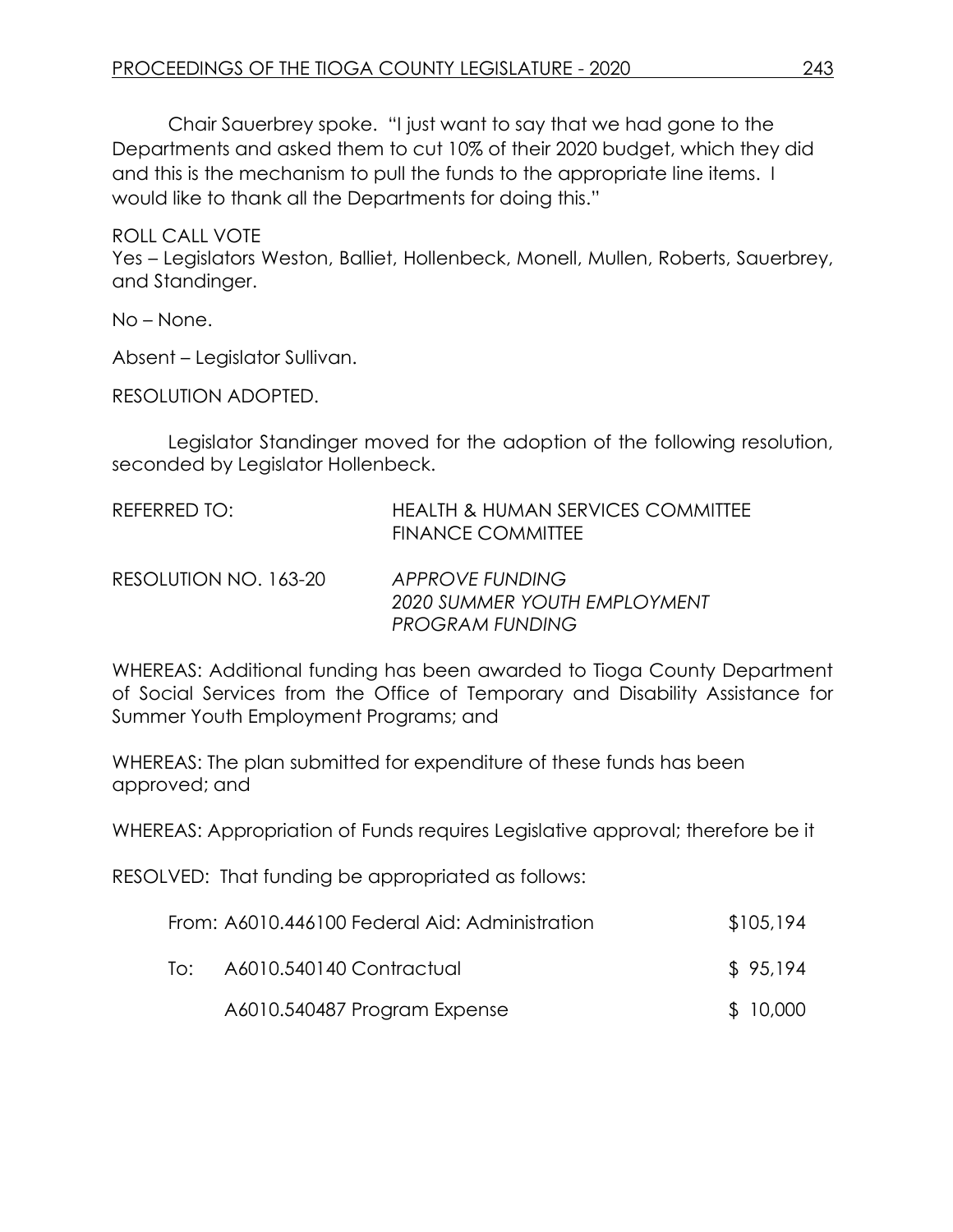Chair Sauerbrey spoke. "Even though we are in a pandemic, we were able to work with some youths and give them valuable experience through County experience and I thank Shawn and his folks for that."

ROLL CALL VOTE

Yes – Legislators Weston, Balliet, Hollenbeck, Monell, Mullen, Roberts, Sauerbrey, and Standinger.

No – None.

Absent – Legislator Sullivan.

RESOLUTION ADOPTED.

Legislator Standinger moved for the adoption of the following resolution, seconded by Legislator Hollenbeck.

| REFERRED TO:          | <b>HEALTH &amp; HUMAN SERVICES COMMITTEE</b><br>PERSONNEL COMMITTEE                                                                |
|-----------------------|------------------------------------------------------------------------------------------------------------------------------------|
| RESOLUTION NO. 164-20 | ABOLISH VACANT FULL-TIME<br><b>COMMUNITY SERVICES WORKER AND</b><br><b>CREATE FULL-TIME OFFICE SPECIALIST I</b><br>SOCIAL SERVICES |

WHEREAS: Legislative approval is required to abolish or create any position within Tioga County employment; and

WHEREAS: One (1) full-time Community Services Worker (CSEA SG IV - \$28,352) position has been vacant within the Department of Social Services since June 30, 2020; and

WHEREAS: Upon review of the department's staffing needs, the Commissioner of Social Services has determined that the vacancy would be better utilized if downgraded to that of an Office Specialist I (CSEA SG III \$26,779); therefore be it

RESOLVED: That the vacant full-time Community Services Worker position shall be abolished and a full-time Office Specialist I position shall be created effective August 12, 2020.

Legislator Standinger spoke. "This resolution is the result of the Commissioner of Social Services who constantly examines the Department staff and whether or not it is suitable to the tasks at hand. This resolution is a result of that identification."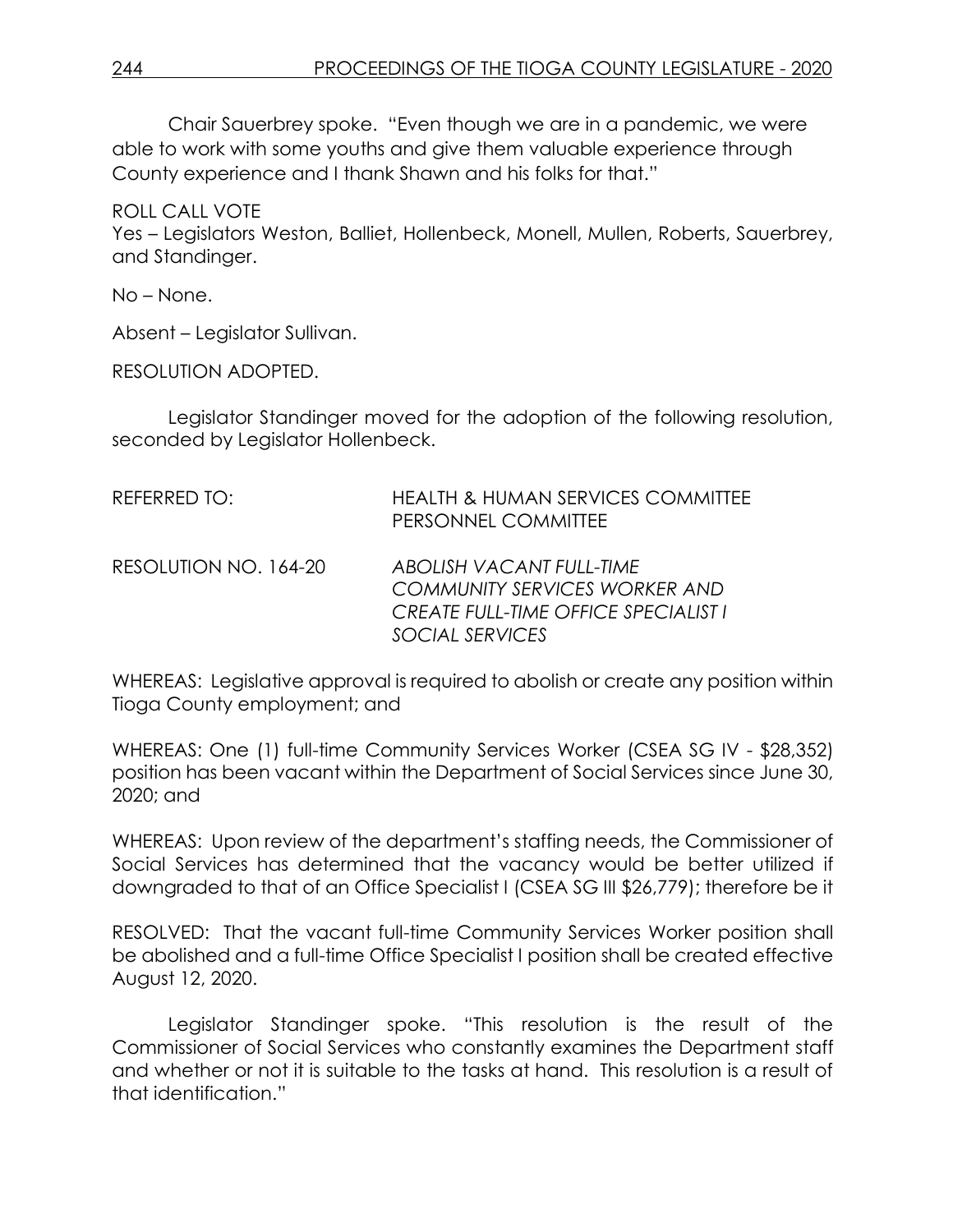ROLL CALL VOTE Yes – Legislators Weston, Balliet, Hollenbeck, Monell, Mullen, Roberts, Sauerbrey, and Standinger.

No – None.

Absent – Legislator Sullivan.

RESOLUTION ADOPTED.

Legislator Standinger moved for the adoption of the following resolution, seconded by Legislator Weston.

| REFERRED TO:          | <b>HEALTH &amp; HUMAN SERVICES COMMITTEE</b><br>PERSONNEL COMMITTEE                                                                                              |
|-----------------------|------------------------------------------------------------------------------------------------------------------------------------------------------------------|
| RESOLUTION NO. 165-20 | CREATE AND FILL SEASONAL SOCIAL WELFARE<br>EXAMINER POSITION AND SEASONAL OFFICE<br>SPECIALIST I POSITIONS FOR THE HEAP PROGRAM<br>DEPARTMENT OF SOCIAL SERVICES |

WHEREAS: Legislative approval is required for the creation of any new positions within Tioga County; and

WHEREAS: The Home Energy Assistance Program (HEAP) will tentatively begin outreach in mid-August and be in full season on November 2, 2020; and

WHEREAS: The Social Services budget allows for the hiring of the following staff for the HEAP Program:

Two, full-time, seasonal Social Welfare Examiners for the period September 28, 2020 through February 26, 2021 at the starting salary of \$15.03 per hour, and

One, full-time seasonal Office Specialist I for the period October 13, 2020 through March 26, 2021 at the starting salary of \$12.46 per hour, and

Two, full-time, seasonal Office Specialist I for the period October 26, 2020 through February 26, 2021 at the starting salary of \$12.46 per hour, and

One, full-time, seasonal Office Specialist I for the period October 26, 2020 through January 29, 2021 at the starting salary of \$12.46 per hour; and

WHEREAS: The NYS Minimum Wage is scheduled to increase on December 31, 2020 to \$12.50 per hour and Tioga County intends to pay at least minimum wage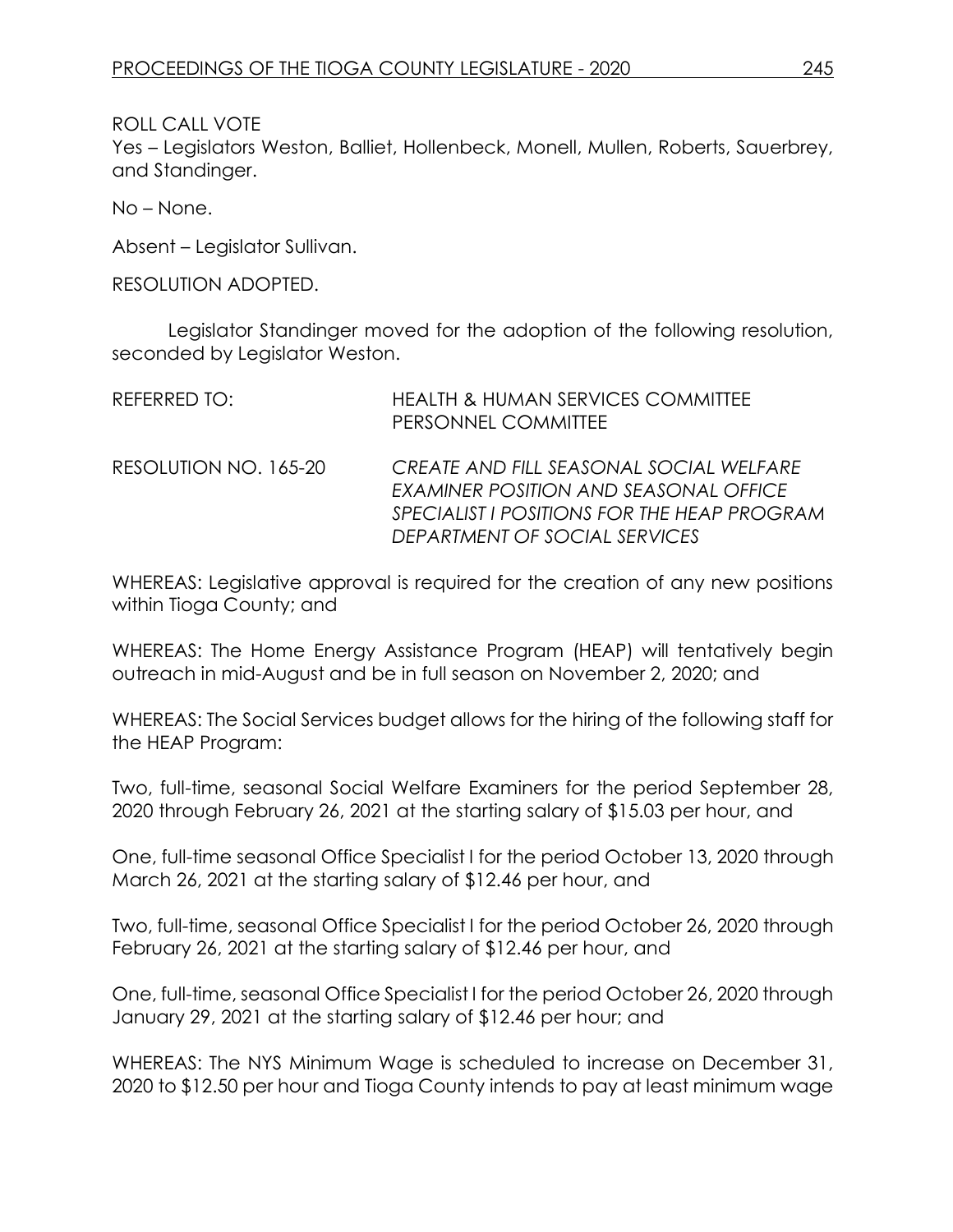so the hourly rates for Office Specialist I positions will be adjusted accordingly as of December 31, 2020; therefore be it

RESOLVED: That the Department of Social Services be authorized to create and fill the seasonal HEAP positions listed above and where required, appoint from the appropriate eligible list.

ROLL CALL VOTE

Yes – Legislators Weston, Balliet, Hollenbeck, Monell, Mullen, Roberts, Sauerbrey, and Standinger.

No – None.

Absent – Legislator Sullivan.

RESOLUTION ADOPTED.

Legislator Roberts moved for the adoption of the following resolution, seconded by Legislator Standinger.

| REFERRED TO:          | <b>PUBLIC WORKS COMMITTEE</b><br>PERSONNEL COMMITTEE                                      |
|-----------------------|-------------------------------------------------------------------------------------------|
| RESOLUTION NO. 166-20 | <b>AUTHORIZE CONTINUANCE OF</b><br><b>FULL-TIME HIGHWAY WORKER</b><br>(SEASONAL) POSITION |

WHEREAS: Resolution 87-20 authorized the creation and filling of a full-time, Highway Worker (Seasonal) position (\$11.80/HR) in the Tioga County Department of Public Works for a temporary duration from April 1, 2020 – October 9, 2020; and

*PUBLIC WORKS*

WHEREAS: Due to a vacant Motor Equipment Operator II position (\$15.046/HR; CSEA Grade 8) within the Highway Department, the Commissioner of Public Works would like to extend the duration of the temporary position in order to adequately staff his department; and

WHEREAS: Due to said vacant position, there are sufficient funds within the department's budget to cover an extension; therefore be it

RESOLVED: That the Tioga County Legislature authorizes the continuance of fulltime, Highway Worker (Seasonal) position Public Works for maximum of 1500 hours through December 31, 2020.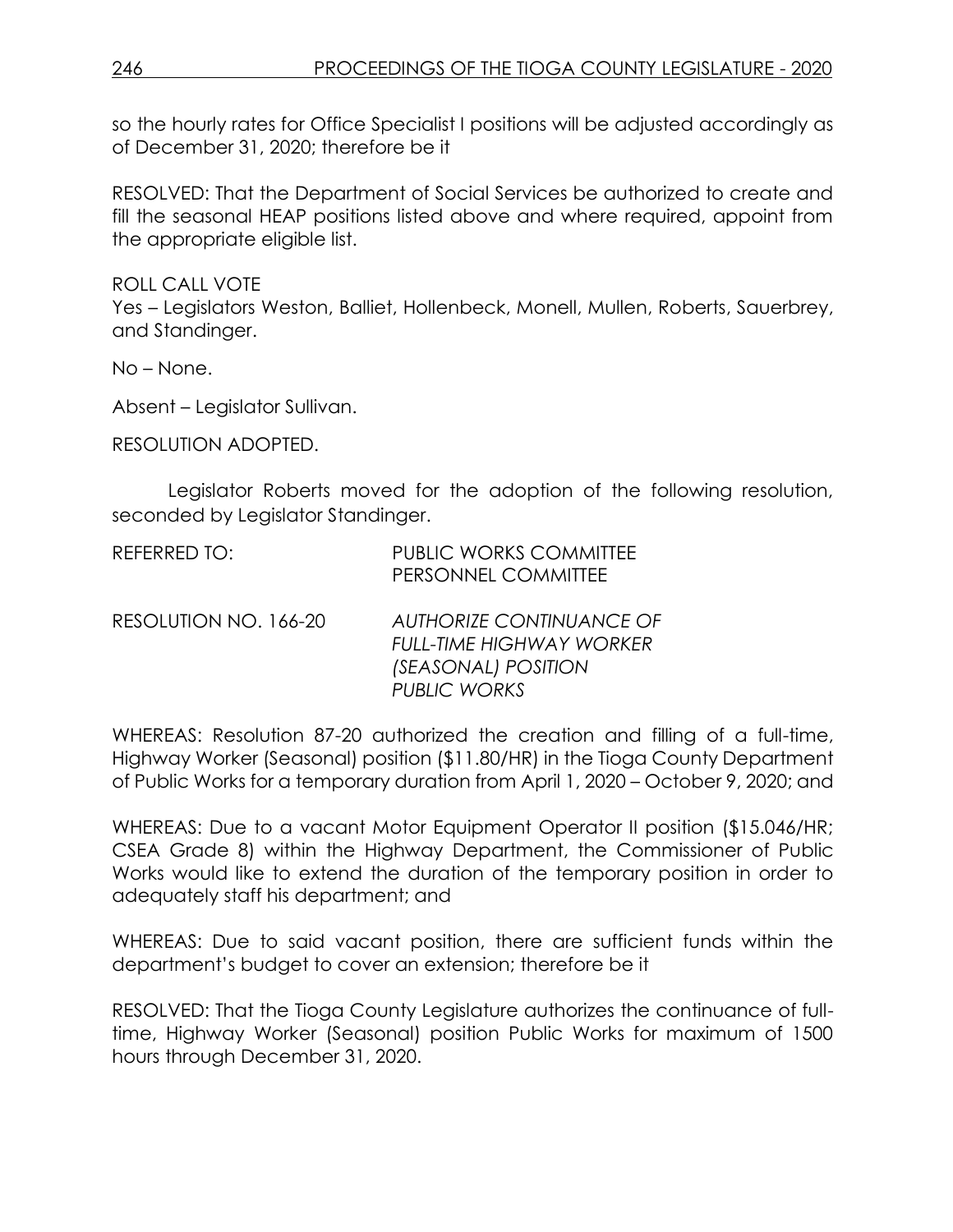ROLL CALL VOTE Yes – Legislators Weston, Balliet, Hollenbeck, Monell, Mullen, Roberts, Sauerbrey, and Standinger.

No – None.

Absent – Legislator Sullivan.

RESOLUTION ADOPTED.

Legislator Balliet moved for the adoption of the following resolution, seconded by Legislator Hollenbeck.

| REFERRED TO:          | ADMINISTRATIVE SERVICES COMMITTEE<br>PERSONNEL COMMITTEE<br>LEGISLATIVE WORKSESSION |
|-----------------------|-------------------------------------------------------------------------------------|
| RESOLUTION NO. 167-20 | AUTHORIZE DONATION OF VACATION DAYS<br>(MOTOR VEHICLE BUREAU)                       |

WHEREAS: Shannon Holcomb, a recently hired Motor Vehicle License Clerk, has recently had a medical absence for which she has inadequate leave time to cover; and

WHEREAS: Joyce Costantini is interested in donating 4 days of her vacation time to Ms. Holcomb to use; and

WHEREAS: The County believes it is important and appropriate to support Ms. Holcomb during this time; therefore be it

RESOLVED: That Shannon Holcomb shall be required to liquidate all her accrued Sick and Vacation time, but then shall have access to the 4 vacation days donated by Joyce Costantini.

ROLL CALL VOTE Yes – Legislators Weston, Balliet, Hollenbeck, Monell, Mullen, Roberts, Sauerbrey, and Standinger.

No – None.

Absent – Legislator Sullivan.

RESOLUTION ADOPTED.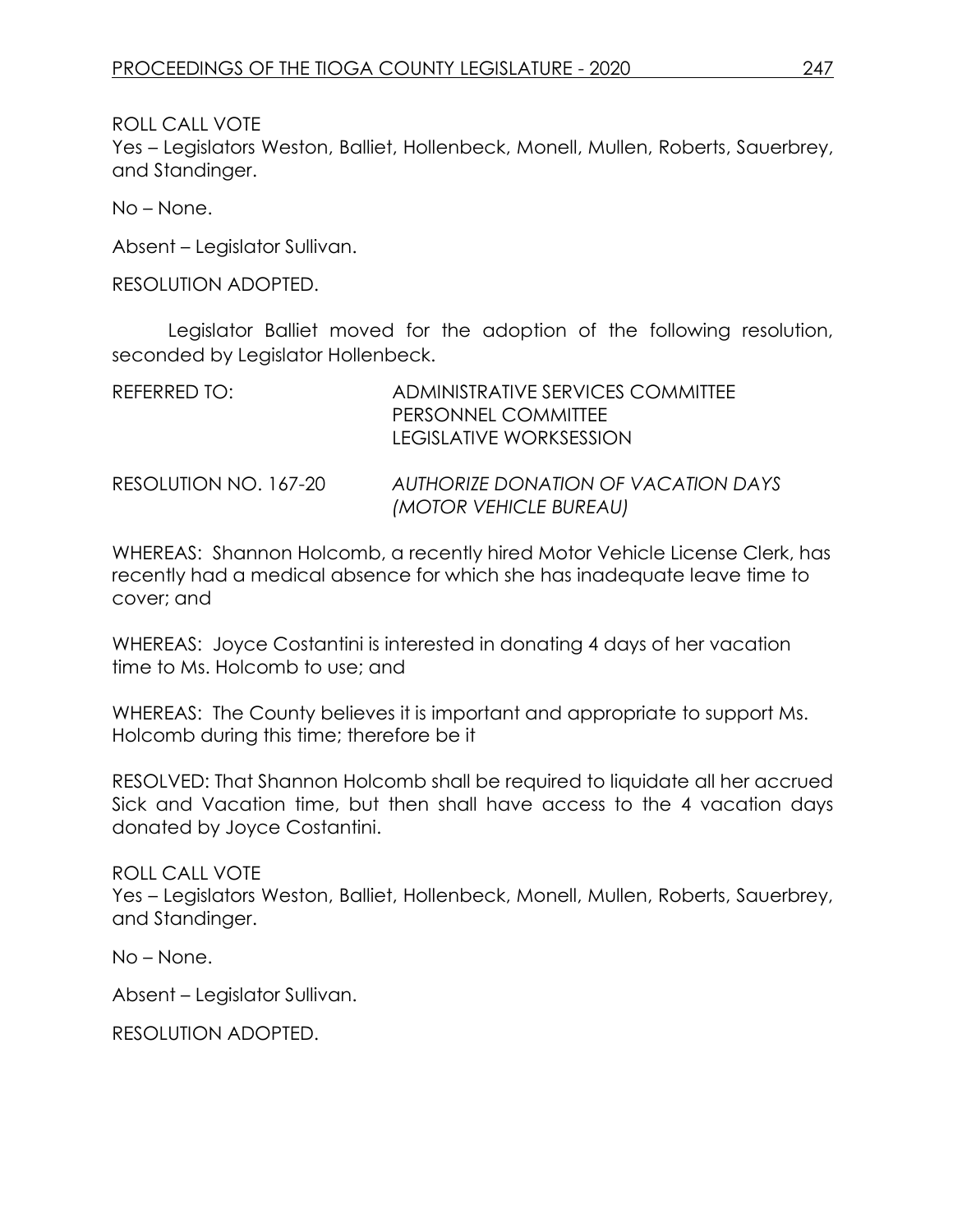Legislator Hollenbeck moved for the adoption of the following resolution, seconded by Legislator Balliet.

| REFERRED TO:          | PERSONNEL COMMITTEE<br><b>LEGISLATIVE WORKSESSION</b> |
|-----------------------|-------------------------------------------------------|
| RESOLUTION NO. 168-20 | STANDARD WORK DAY AND<br><b>REPORTING RESOLUTION</b>  |

WHEREAS: The New York State Retirement System created new reporting regulations in 2009 that require establishment of terms and work hours for elected and appointed officials and a resolution stating such at the onset of each term; therefore be it

RESOLVED: That the County of Tioga hereby establishes the following as standard work days for elected and appointed officials, and will report the following days worked to the New York State and Local Employees' Retirement System based on the record of activities maintained and submitted by the following officials to the Clerk of this body;

| <b>Title</b>               | <b>Name</b>   | <b>Standard</b><br><b>Work Day</b><br>(Hrs/day) | Term<br><b>Begins/Ends</b> | <b>Participates</b><br>in<br>Employer's<br>Time<br>Keeping<br>System<br>(Y/N) | Days/Month<br>(based on<br>Record of<br>Activities) | <b>Not</b><br><b>Submitted</b> |
|----------------------------|---------------|-------------------------------------------------|----------------------------|-------------------------------------------------------------------------------|-----------------------------------------------------|--------------------------------|
| <b>Appointed Officials</b> |               |                                                 |                            |                                                                               |                                                     |                                |
|                            | Jackson       |                                                 | $04/13/20 -$               |                                                                               |                                                     |                                |
| <b>Budget Officer (PT)</b> | <b>Bailey</b> | 6                                               | 12/31/2021                 | N                                                                             | 12.10                                               |                                |

I, Cathy A. Haskell, Secretary/Clerk of the governing board of the County of Tioga, of the State of New York, do hereby certify that I have compared the foregoing with the original resolution passed by such board at a legally convened meeting held on the eleventh day of August, 2020 on file as part of the minutes of such meeting, and that same is a true copy thereof and the whole of such original.

IN WITNESS WHEREOF, I have hereunto set my hand and the seal of the Tioga County Legislature on this eleventh day of August, 2020.

\_\_\_\_\_\_\_\_\_\_\_\_\_\_\_\_\_\_\_\_\_\_\_\_\_\_\_\_\_\_\_\_\_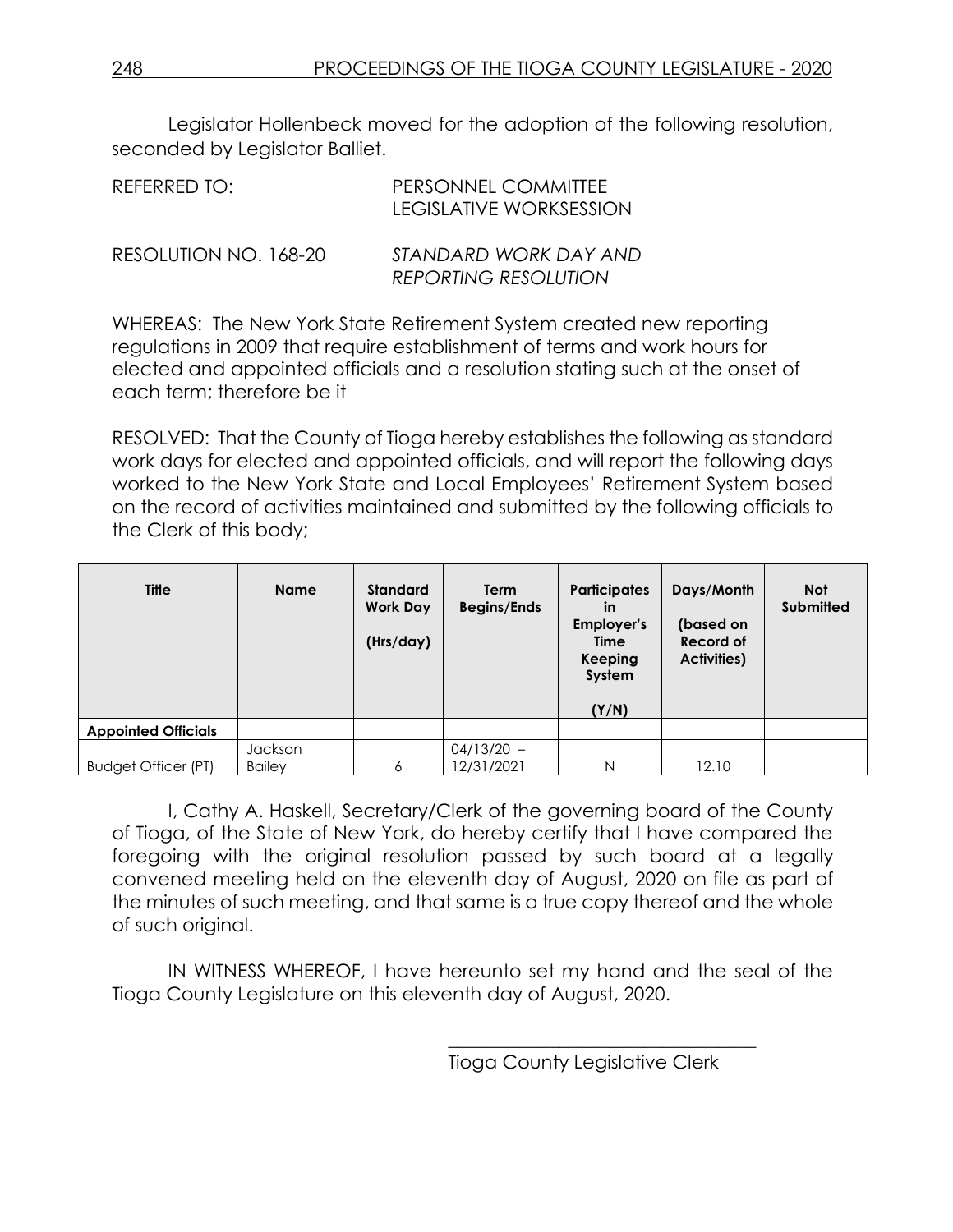Affidavit of Posting: I, Cathy A. Haskell, being duly sworn, depose and say that the posting of the resolution began on August 11, 2020 and continued for at least 30 days. That the resolution was available to the public on the

□ Employer's website at [www.tiogacountyny.com](http://www.tiogacountyny.com/)

□ Official sign board at Tioga County Legislative Office.

□ Main Entrance Clerk's Office at <u>\_\_\_\_\_\_\_\_\_\_\_\_\_\_</u>

#### ROLL CALL VOTE

Yes – Legislators Weston, Balliet, Hollenbeck, Monell, Mullen, Roberts, Sauerbrey, and Standinger.

No – None.

Absent – Legislator Sullivan.

RESOLUTION ADOPTED.

Legislator Monell made a motion to bring forth two late-file resolutions for Legislature consideration, seconded by Legislator Hollenbeck. Motion carried.

Legislator Monell moved for the adoption of the following resolution, seconded by Legislator Hollenbeck.

| REFERRED TO:          | <b>FINANCE COMMITTEE</b>                    |
|-----------------------|---------------------------------------------|
| RESOLUTION NO. 169-20 | <b>SUPREME COURT ORDER</b><br>TOWN OF OWEGO |

WHEREAS: The Supreme Court of the State of New York has rendered an Order in the matter of Southern Tier Hotel, LLC v. Town of Owego Assessor, Board of Assessment Review of the Town of Owego, and the Town of Owego, County of Tioga, New York, and issued Stipulation of Settlement and Order, indicating a reduction of assessment as decided by the parties involved, and filed on July 28, 2020; and

WHEREAS: The Court Stipulation of Settlement and Order reduces the assessment of Southern Tier Hotel's parcels 129.11-1-13.2 and 129.11-1-14.2 for the tax years of 2017/2018, 2018/2019, 2019/2020, and 2020/2021; and

WHEREAS: The 2017/2018 taxes were paid to the Tioga County Treasurer for both subject properties, and the order stipulates a refund shall be issued according to the reduced assessment; and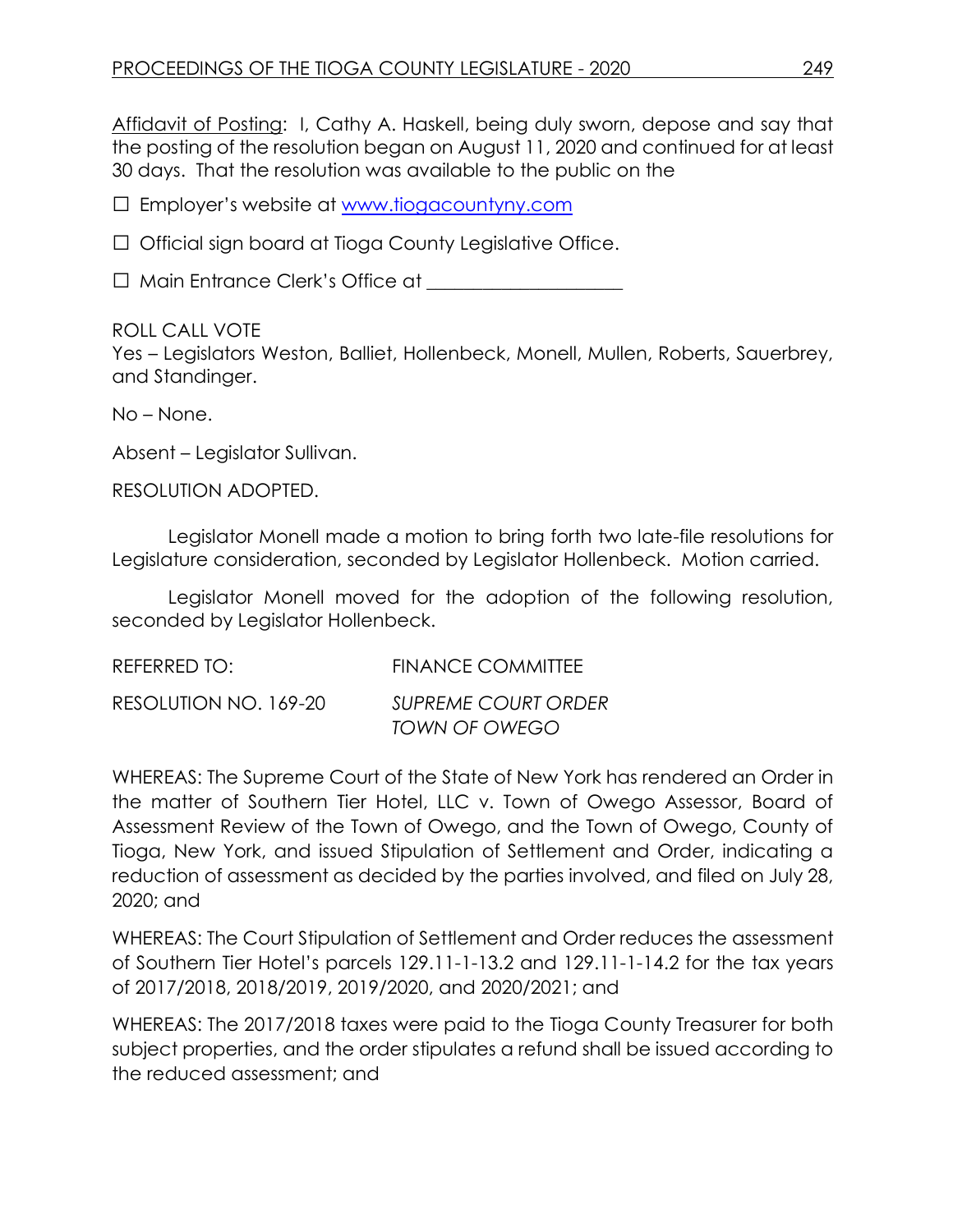WHEREAS: The 2018/2019 and 2019/2020 taxes remain unpaid at the Office of the Tioga County Treasurer for both subject properties, and the order stipulates new tax bills shall be generated according to the reduced assessment; and

WHEREAS: The 2020/2021tax bills have not been issued yet, and the order stipulates the tax bills shall be generated according to the reduced assessment; therefore be it

RESOLVED: That a refund be issued to Southern Tier Hotel, LLC by the Tioga County Treasurer for tax year 2017/2018 and the erroneous amounts be charged back to the proper accounts in the records of the Tioga County Treasurer's Office; and be it further

RESOLVED: That new bills for the unpaid 2018/2019 and 2019/2020 tax years for both subject properties be issued by the Tioga County Treasurer's Office as stipulated by the Order and the erroneous amounts be charged back to the proper accounts in the records of the Tioga County Treasurer's Office; and be it further

RESOLVED: That the 2020/2021 tax bills for both subject properties be issued with the reduced assessment as stipulated by the Order, and be it further

RESOLVED: That the combined assessment of the subject properties be \$1,496,000 for the tax years 2021/22, 2022/23, and 2023/24.

ROLL CALL VOTE Yes – Legislators Weston, Balliet, Hollenbeck, Monell, Mullen, Roberts, Sauerbrey, and Standinger.

No – None.

Absent – Legislator Sullivan.

RESOLUTION ADOPTED.

Legislator Hollenbeck moved for the adoption of the following resolution, seconded by Legislator Balliet.

| REFERRED TO:          | LEGISLATIVE WORKSESSION<br>PERSONNEL COMMITTEE<br>FINANCE/LEGAL COMMITTEE                                     |
|-----------------------|---------------------------------------------------------------------------------------------------------------|
| RESOLUTION NO. 170-20 | AUTHORIZE EXCEPTION TO EMPLOYEE<br>HANDBOOK SECTION IV. PERSONNEL RULES –<br>SUBSECTION J: NON-UNION VACATION |